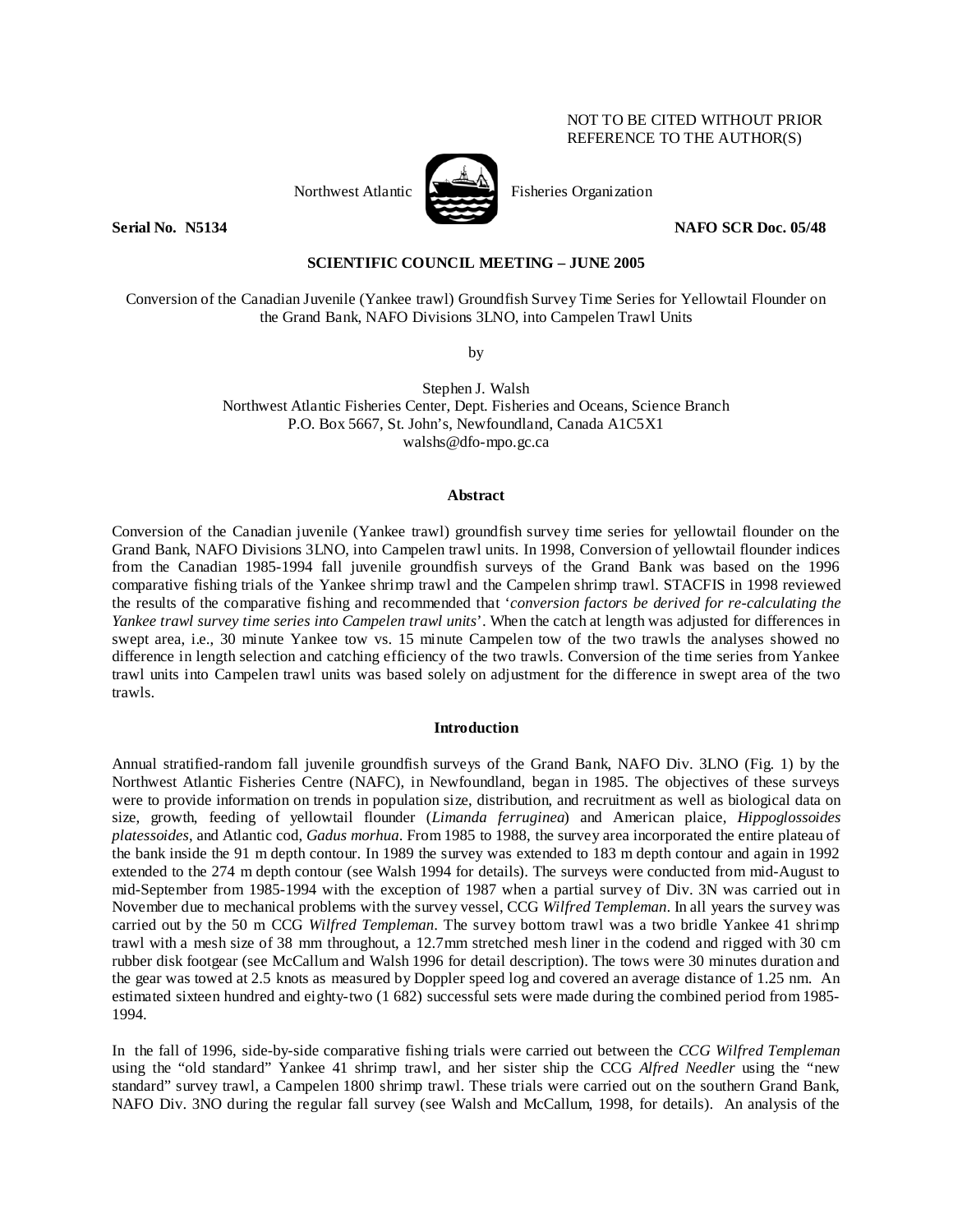catching efficiency and size selectivity of both shrimp trawls was presented in 1998 at the June meeting of STACFIS which showed that there was little differences in size selectivity of both trawls for yellowtail flounder and the differences in catching efficiency was related to differences in tow duration, i.e. 30 minutes for the Yankee and 15 minutes for the Campelen (Walsh and McCallum, 1998). In 1998, STACFIS recommended that '*conversion factors be derived for re-calculating the Yankee trawl survey time series into Campelen trawl units*' (NAFO, 1998).

This paper will present the conversion of the Yankee trawl indices into Campelen trawl units for the yellowtail flounder survey time series data from the 1985-94 Canadian juvenile groundfish surveys.

## **Materials and Methods**

The comparative fishing trials were carried out while the CCG *Templeman* was conducting the annual autumn groundfish survey using the Campelen survey trawl in 1996. Details are given in Walsh and McCallum (1998) and a brief summary of some highlights have been duplicated here. Both ships fished at the same time and direction at each station, keeping within 0.5 nm of each other as described in Warren (1996) and Warren *et al.* (1997). The Campelen trawl was fished with the 'new standard time' of 15 minutes using a towing speed of 3.0 knots. The Yankee trawl was fished with the 'old standard time' of 30 minutes using a towing speed of 2.5 knots. The performance of both fishing gears was monitored using SCANMAR acoustic trawl instrumentation which measured door spread, wing spread, trawl opening, bottom contact and trawl depth.

Trials were terminated early when the CCG *Templeman* developed mechanical problems. Twenty-eight comparative fishing sets were made of which 19 pairs were successful. A total of 18 successful paired tows, in which one or the other trawl caught yellowtail flounder were examined. Thirteen paired tows in Div 3N and 5 paired tows in Div. 3O were completed in a depth range of 42 to 209 m at bottom temperatures which ranged from 0.8 to 5.2<sup>o</sup>C.

#### **Measurements of average wing spread for Yankee and Campelen shrimp trawls for 18 paired tows**

| <b>TRAWL</b> | Wingspread<br>(meters) | <b>Distance</b><br>Towed (nm) | Swept area<br>m2 |  |  |
|--------------|------------------------|-------------------------------|------------------|--|--|
| Yankee       | 13.49                  | 1.25                          | 31,229.35        |  |  |
| Campelen     | 12.96                  | 0.75                          | 18.001.44        |  |  |

Since the selectivity and catching efficiency of bottom trawls are length dependent (Walsh, 1992; Godø and Walsh, 1992; Warren, 1996; Warren *et al*., 1997) then the derivation of conversion factors for the Yankee time series for yellowtail flounder focused on differences in catches in numbers (not weight) and length, and is an extension of the Walsh and McCallum (1998) analyses. For the comparative analysis, zero catches in one of the pair tows resulted in elimination of that pair according to the method of Warren (1996) and Warren *et al.* (1997) (see Table 1). Elimination of these small catches had no effect on the catch ratio. Warren (1996) and Warren et al. (1997) in their analyses of comparative fishing data to derive conversion factors (Engel trawl to Campelen trawl units) for Grand Bank yellowtail flounder and American plaice used the criteria of deleting (outliers) cases where it was felt that one trawl had encounter a high density of fish that the other trawl did not encounter. Using similar criteria here, only one outlier was detected in the yellowtail catches where the Yankee caught 27 times the amount of that caught by the Campelen. This outlier was deleted from the conversion analysis (Table 1).

## **Results**

### *Selectivity and Catching efficiency*

Catches of the yellowtail by gear type for the 18 paired sets are given in Table 1. The ratio of the catches in numbers of the Campelen to Yankee was 0.57 and after removal of 3 zero sets and one outlier the ratio increased to 0.60 for the remaining 14 paired tows. The average wing spread, as measured by Scanmar net monitoring instrumentation, of the Yankee trawl (13.49 m) was 0.53 m wider than the Campelen wing spread (12.96 m) at comparable depths in the comparative fishing tows. Wing spread and distance towed are two parameters needed to estimate swept area estimates of abundance and biomass. Table 1 gives the swept area estimates for both trawls using the wing spread of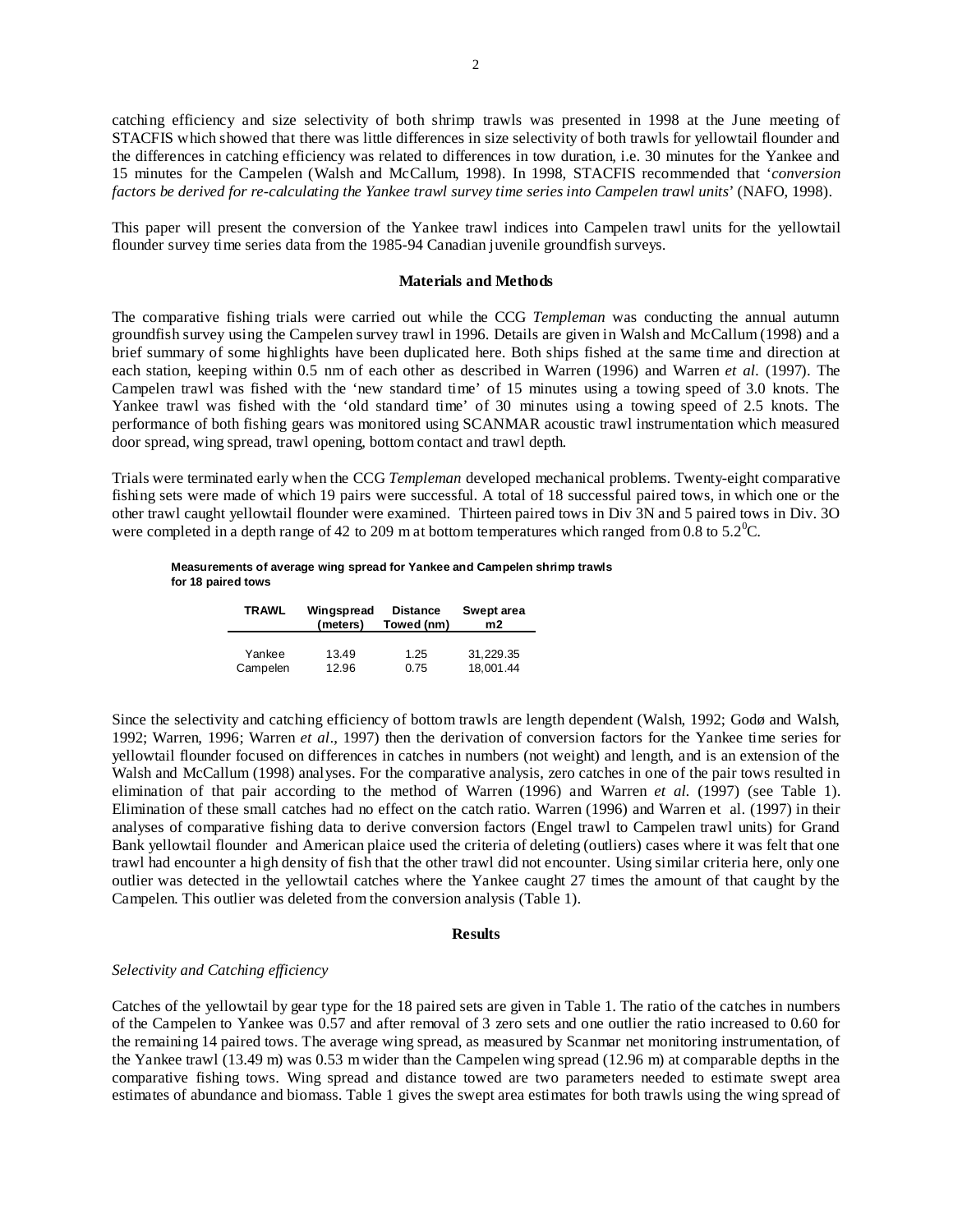the trawl times the standard tow distance. The ratio of the swept area difference for both trawls (Campelen/Yankee) based on the comparative fishing was 0.58 which was similar to the adjusted catch ratio of 0.60.

Length frequencies were available for 13 paired sets from the Campelen and the Yankee trawl catches (Table 2 and Fig. 2). There were some minor differences in length selectivity evident and a major difference in catching efficiency of the two trawls, i.e. in the 30 minute tow the Yankee trawl caught more fish than the 15 minute tow by the Campelen. A second Yankee length frequency is shown in Table 2 and Fig. 2 which is the Yankee catch-atlength adjusted by 0.58, the difference in swept area of the two trawls. After this adjustment, there is little difference in the catching efficiency or selectivity of both trawls (Fig. 2).

## **Conversion of the time series.**

The difference in catching efficiency was assumed to be related to differences in swept area of the two trawls, i.e. the difference in standardized tow distance (0.75 nm *vs*. 1.25 nm; ratio of 0.60) for the Campelen and Yankee trawls and to a lesser extent the small difference in wing spread (12.96 m *vs*. 13.49 m) and towing speeds (3.0 *vs*. 2.5 knots). So based on the similarity in wing spread of the two trawls, the time series data for yellowtail flounder from the 1985-94 Yankee surveys were converted into Campelen trawl units by using the Campelen wing spread and tow distance in the standard swept area model that is used to derive the 1995-2004 Campelen trawl survey indices of the Grand Bank (see Walsh *et al*., 2004).

Tables 3-4 presents the converted time series of the Yankee trawl abundance and biomass of yellowtail flounder on the Grand Bank from 1985-1994 as Campelen trawl units. Noteworthy is that the 1987 covered only a portion of Div. 3N due to mechanical problems with the survey vessel. Table 5 and Fig. 4 presents a comparison of the unconverted and converted abundance and biomass of yellowtail flounder for the 1985-1994 series.

Converted population numbers at age from these surveys will be presented at a later date when the age resolution of yellowtail flounder is resolved.

### **Acknowledgements**

Special thanks to B. Brodie and J. Morgan at NAFC who provided some earlier guidance on conversions

### **References**

- Godø O.R. and S.J. Walsh 1992. Escapement of fish during bottom trawl sampling implications for resource assessment. Fish. Res., 13:281-292.
- NAFO 1998. Northwest Atlantic Fisheries Organization Scientific Council Report 1998.
- McCallum, B.R and S.J Walsh 1996. Groundfish survey trawls used at the Northwest Atlantic Fisheries Centre, 1971-present. NAFO SCR Doc. 96/50:18p
- Walsh S. J. 1992. Size dependent selection at the footgear of a groundfish survey trawl. N. J. Fish. Mgmt. 12:625-633.
- Walsh, S. J. 1994. Distribution, abundance and biomass of juvenile and adult American plaice populations on the Grand Banks, NAFO Divisions 3LNO. NAFO SCR Doc. 94/56:17p
- Walsh, S. J. and B. R. McCallum 1998. Size selectivity and trawling efficiency of two sampling trawls used in resource surveys of yellowtail flounder on the Grand Bank, NAFO Div. 3LNO. NAFO SCR Doc. 98/66:18p.
- Walsh, S. J., M. F. Veitch, W. B. Brodie and K. S. Dwyer 2004. Distribution and abundance of yellowtail flounder (*Limanda ferruginea*) on the Grand Bank, in NAFO Divisions 3LNO from Canadian bottom trawl surveys in 1984-2003. NAFO SCR. Doc. 04/36: 50p.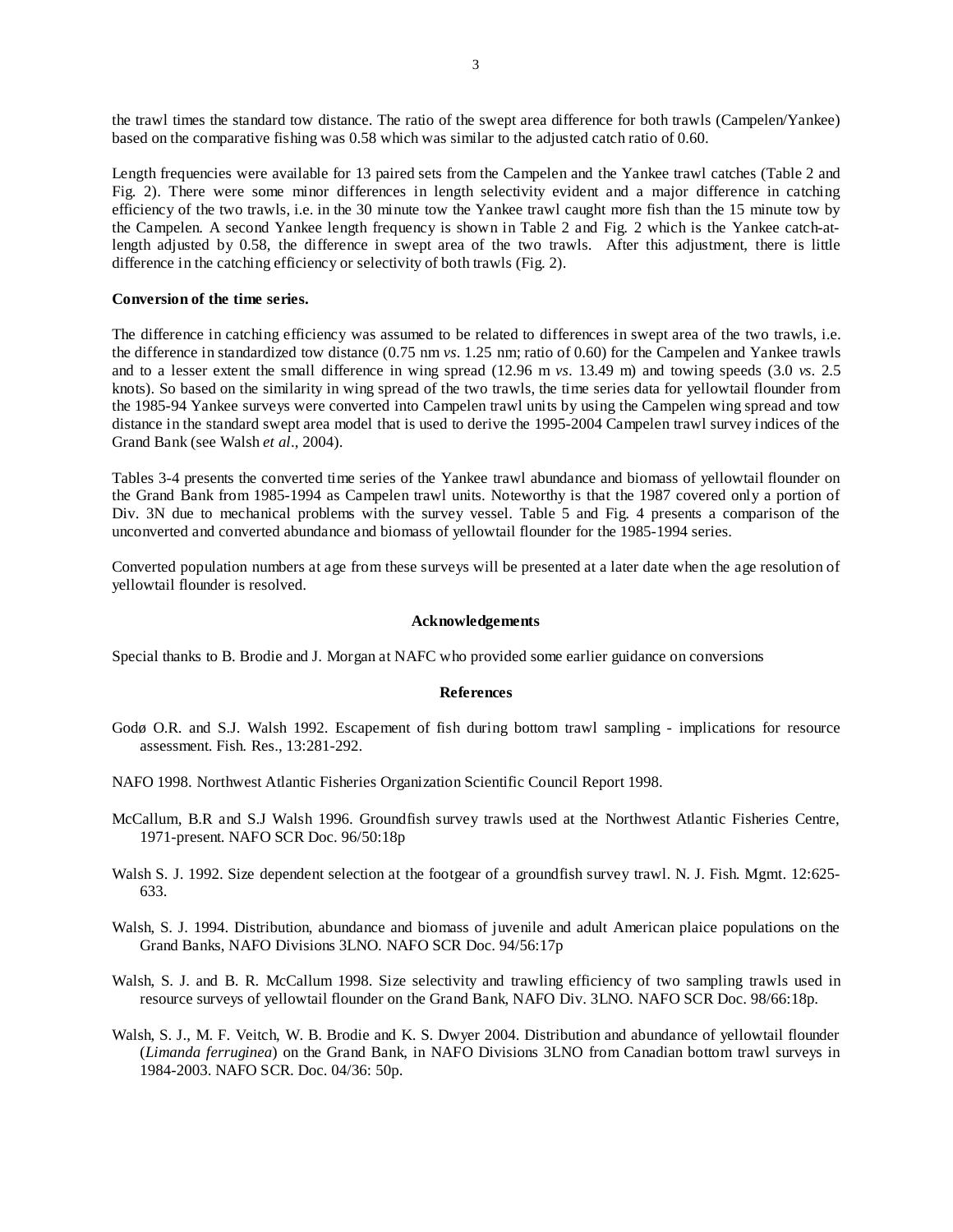- Warren, W. 1996. Report on the comparative fishing trial between the Gadus Atlantica and Teleost. NAFO SCR Doc. 96/28:16p
- Warren, W., W. Brodie, D. Stansbury, S. Walsh, J. Morgan and D. Orr 1997. Analysis of the 1996 comparative Fishing trials between the Alfred Needler with the Engel 145 trawl and the Wilfred Templeman with the Campelen 1800 trawl. NAFO SCR Doc. 97/68:12p

|                                         | <b>Numbers</b> | Weight | <b>Numbers</b> | Weight | <b>Numbers Ratio Y/C</b> | Numbers_Ratio Y/C |
|-----------------------------------------|----------------|--------|----------------|--------|--------------------------|-------------------|
| set no.                                 | Campelen       |        | Yankee         |        | All sets                 | Minus 0s/set 38   |
| 37                                      | 638            | 160.8  | 656            | 103.9  | 0.97                     | 1.03              |
| 38                                      | 29             | 4.5    | 776            | 135.4  | 26.76                    |                   |
| 40                                      | 380            | 124.7  | 676            | 221.7  | 1.78                     | 1.78              |
| 50                                      | $\Omega$       | 0.0    | 5              | 0.1    |                          |                   |
| 51                                      | 304            | 9.9    | 167            | 23.2   | 0.55                     | 0.55              |
| 56                                      | 1973           | 278.8  | 1922           | 277.9  | 0.97                     | 0.97              |
| 57                                      | 1256           | 140.0  | 2133           | 270.4  | 1.70                     | 1.70              |
| 58                                      | 2442           | 380.0  | 3725           | 620.4  | 1.53                     | 1.53              |
| 59                                      | 989            | 138.1  | 3094           | 239.8  | 3.13                     | 3.13              |
| 60                                      | 923            | 105.0  | 1623           | 313.0  | 1.76                     | 1.76              |
| 61                                      | 1084           | 163.8  | 2759           | 379.6  | 2.55                     | 2.55              |
| 62                                      | $\mathbf{0}$   | 0.0    | 3              | 0.4    |                          |                   |
| 85                                      | 1              | 0.4    | 6              | 3.8    | 6.00                     | 6.00              |
| 86                                      | 5              | 2.5    | 34             | 22.1   | 6.80                     | 6.80              |
| 87                                      | 46             | 24.1   | 15             | 8.5    | 0.33                     | 0.33              |
| 88                                      | 94             | 45.6   | 166            | 89.8   | 1.77                     | 1.77              |
| 89                                      | 9              | 5.9    | 80             | 52.7   | 8.89                     | 8.89              |
| 93                                      | $\Omega$       | 0.0    | 28             | 8.5    |                          |                   |
| Total                                   | 10173          | 1583.9 | 17868          | 2770.9 |                          |                   |
| Ratio                                   |                |        |                |        |                          |                   |
| Numbers (Y/C)                           | 1.76           |        |                |        |                          |                   |
| Numbers (C/Y)                           | 0.57           |        |                |        |                          |                   |
| After removals of sets 38, 50, 62, & 93 |                |        |                |        |                          |                   |
| <b>Numbers</b>                          | 10144          |        | 17056          |        |                          |                   |

Table 1 Catches of yellowtail flounder by gear from 1996 comparative fishing between Campelen 1800 shrimp trawl and Yankee 41 shrimp trawl from 18 pair tows.

**Ratio of adjusted catches (numbers) Yankee to Campelen = 1.68 Ratio of adjusted catches (numbers) Campelen to Yankee = 0.60**

Ratio of swept areas of Yankee/Campelen from comparative fishing is 31,229.35/18,001.44 m2 = 1.74 **Ratio of swept areas of Campelen/Yankee from comparative fishing is 18,001.44/31,229.35m2 = 0.58**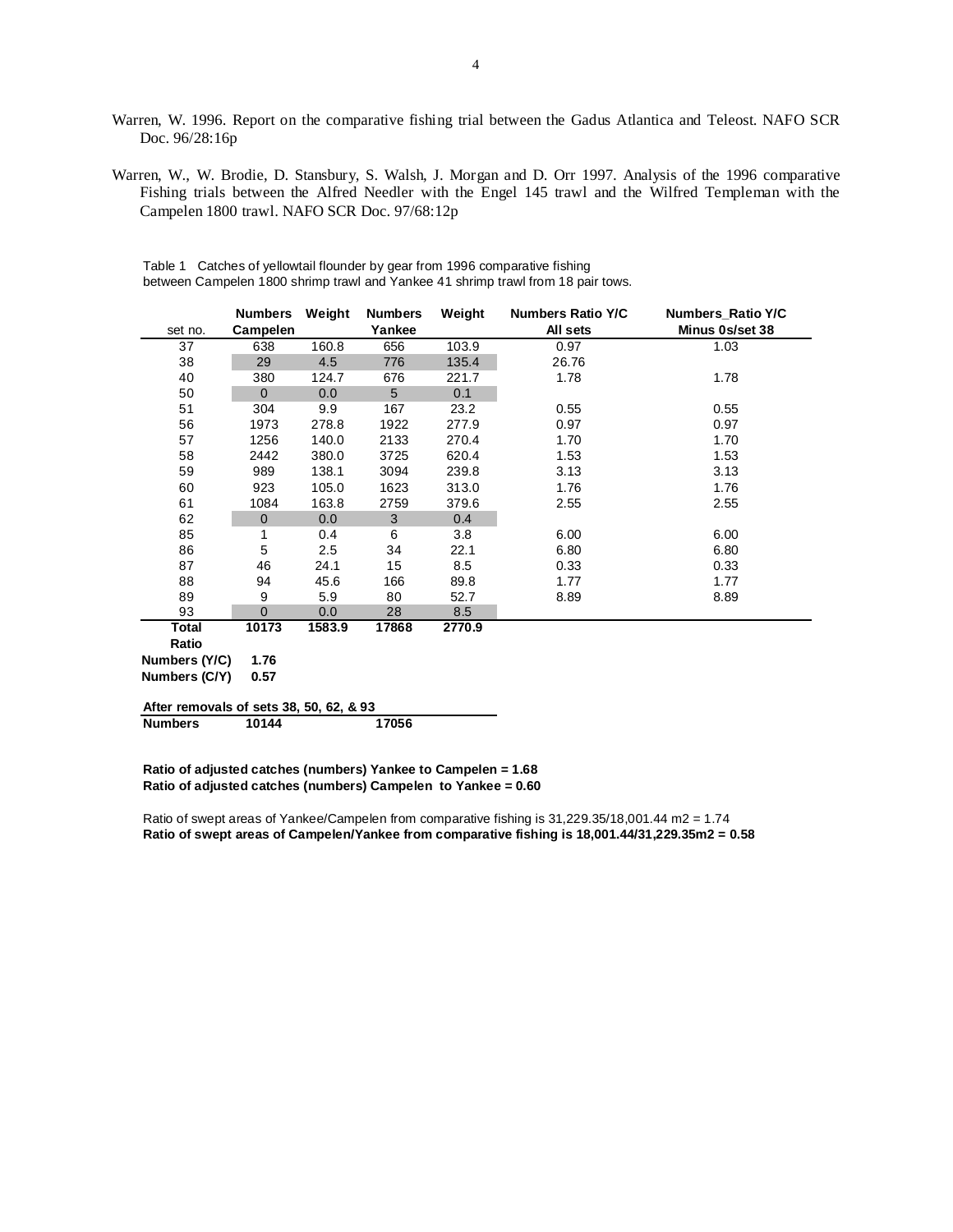| <b>LENGTH</b><br>Yankee |       | Yankee*0.58    | <b>Campelen</b> | Ratio C/Y2 |  |
|-------------------------|-------|----------------|-----------------|------------|--|
| 8                       | 12    | 6              | 0               | 0.00       |  |
| 9                       | 41    | 22             | 0               | 0.00       |  |
| 10                      | 40    | 22             | 47              | 2.18       |  |
| 11                      | 51    | 28             | 69              | 2.51       |  |
| 12                      | 65    | 35             | 56              | 1.60       |  |
| 13                      | 115   | 62             | 58              | 0.93       |  |
| 14                      | 138   | 75             | 95              | 1.27       |  |
| 15                      | 236   | 127            | 143             | 1.12       |  |
| 16                      | 221   | 119            | 134             | 1.12       |  |
| 17                      | 276   | 149            | 168             | 1.13       |  |
| 18                      | 379   | 205            | 249             | 1.22       |  |
| 19                      | 607   | 328            | 260             | 0.79       |  |
| 20                      | 1059  | 572            | 562             | 0.98       |  |
| 21                      | 1252  | 676            | 618             | 0.91       |  |
| 22                      | 1296  | 700            | 711             | 1.02       |  |
| 23                      | 1497  | 808            | 689             | 0.85       |  |
| 24                      | 1223  | 660            | 540             | 0.82       |  |
| 25                      | 1155  | 624            | 596             | 0.96       |  |
| 26                      | 1093  | 590            | 462             | 0.78       |  |
| 27                      | 915   | 494            | 566             | 1.15       |  |
| 28                      | 786   | 424            | 458             | 1.08       |  |
| 29                      | 627   | 339            | 368             | 1.09       |  |
| 30                      | 429   | 232            | 235             | 1.01       |  |
| 31                      | 273   | 147            | 222             | 1.51       |  |
| 32                      | 277   | 150            | 119             | 0.80       |  |
| 33                      | 203   | 110            | 121             | 1.10       |  |
| 34                      | 108   | 58             | 92              | 1.58       |  |
| 35                      | 185   | 100            | 87              | 0.87       |  |
| 36                      | 157   | 85             | 103             | 1.21       |  |
| 37                      | 170   | 92             | 95              | 1.03       |  |
| 38                      | 110   | 59             | 85              | 1.43       |  |
| 39                      | 100   | 54             | 90              | 1.67       |  |
| 40                      | 85    | 46             | 78              | 1.70       |  |
| 41                      | 54    | 29             | 37              | 1.27       |  |
| 42                      | 48    | 26             | 36              | 1.39       |  |
| 43                      | 50    | 27             | 17              | 0.63       |  |
| 44                      | 39    | 21             | 10              | 0.47       |  |
| 45                      | 16    | 9              | 4               | 0.46       |  |
| 46                      | 28    | 15             | 16              | 1.06       |  |
| 47                      | 13    | $\overline{7}$ | 4               | 0.57       |  |
| 48                      | 10    | 5              | 3               | 0.56       |  |
| 49                      | 5     | 3              | $\overline{c}$  | 0.74       |  |
| 50                      | 1     | 1              | 3               | 5.56       |  |
| <b>TOTAL</b>            | 15445 | 8340           | 8308            |            |  |

Table 2. Length frequency of yellowtail flounder by Campelen and Yankee shrimp trawls showing revised 13\* pair tows and adjusted Yankee length frequency (Y2).

Sets 38, 50, 62 and 93 deleted.

\* No length data available for set 60.

Adjustment factor of 0.58 is the ratio of Campelen/Yankee swept areas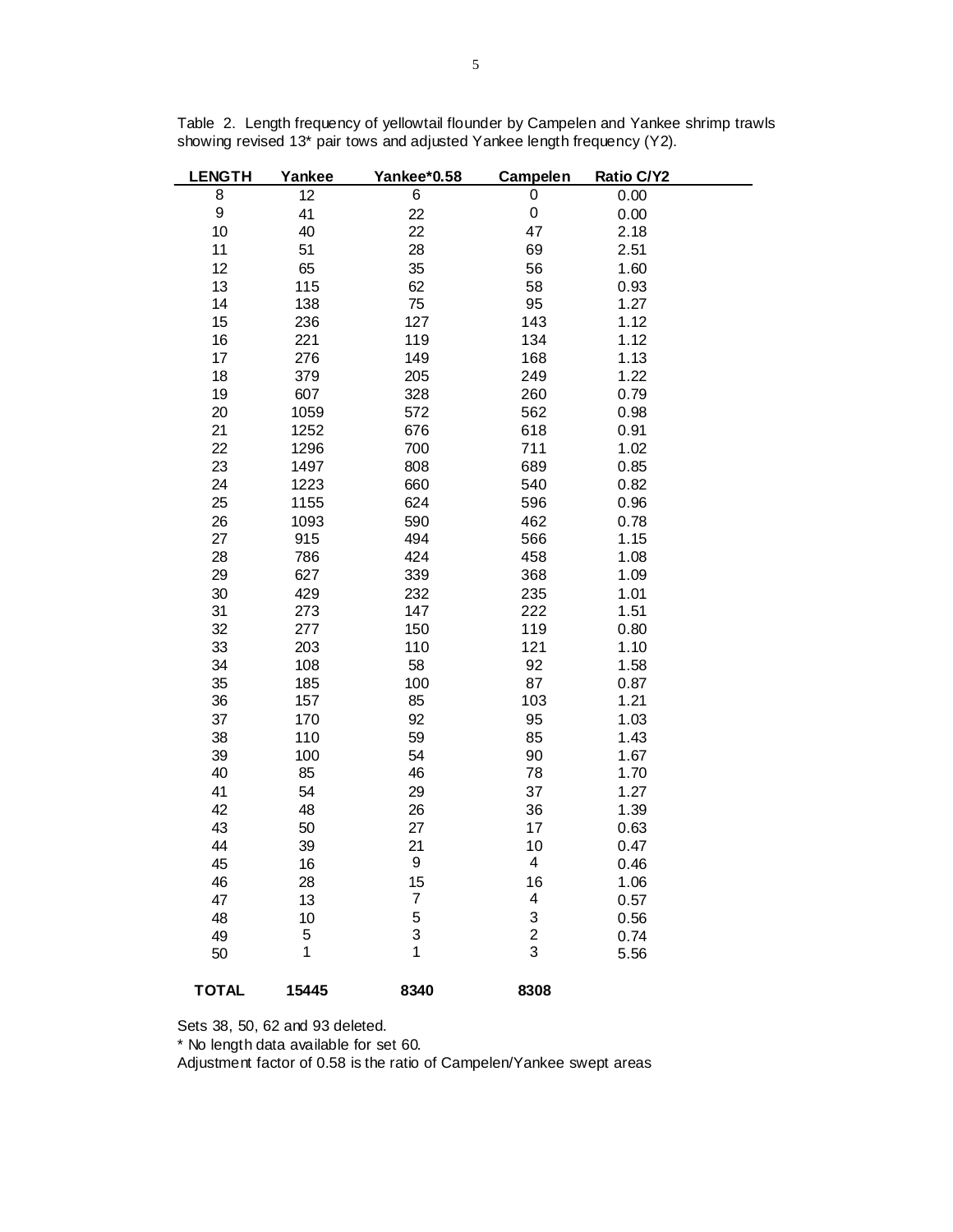| 30.8<br>31.9<br>55.0<br>19.8<br>38.8<br>36.0<br>64.7<br>61.8<br>21.2<br>128.3<br>$= 56$<br>375-3N<br>219, 134.8<br>376-3N<br>376.2<br>206, 204.1<br>18.8<br>41.3<br>128.9<br>46.2<br>116.3<br>191.0<br>210.2<br>60.6<br>88.9<br>784-3L<br>36,866.4<br><u>TOTAL</u><br>49.6<br>73.2<br>183.9<br>66.0<br>155.0<br>227.0<br>274.8<br>122.4<br><u>110.1</u><br>504.5<br>57-92<br>330-30<br>1.9<br>1.2<br>6.6<br>0.1<br>9.4<br>0.6<br>2.9<br>287,365.1<br>331-30<br>0.2<br>62,727.9<br>0.0<br>0.5<br>0.7<br>0.1<br>0.1<br>0.2<br>338-30<br>261,090.9<br>13.9<br>3.1<br>7.8<br>1.5<br>1.6<br>5.4<br>13.0<br>4.5<br>340-30<br>236,054.8<br>0.8<br>4.9<br>4.2<br>0.6<br>5.8<br>1.0<br>1.4<br>350-3L<br>284,889.0<br>10.3<br>1.4<br>0.2<br>0.2<br>1.3<br>0.0<br>0.1<br>0.1<br>0.1<br>351-30<br>37.5<br>14.8<br>12.3<br>346,653.9<br>35.4<br>18.3<br>21.0<br>8.8<br>13.6<br>15.7<br>352-30<br>36.0<br>45.2<br>55.0<br>100.0<br>100.5<br>354,907.6<br>46.0<br>21.2<br>50.7<br>353-30<br>17.6353.31<br>2.1<br>0.7<br>0.8<br>0.1<br>12.8<br>2.4<br>34.7<br>9.4<br>360-3N<br>411,582.8<br>48.7<br>28.5<br>94.5<br>84.2<br>82.0<br>14.6<br>65.2<br>99.3<br>115.8<br>116.0<br>361-3N<br>15.7<br>29.6<br>62.8<br>25.5<br>44.9<br>58.5<br>81.9<br>67.7<br>112.1<br>178.3<br>254,900.7<br>362-3N<br>35.6<br>27.6<br>22.0<br>62.5<br>8.6<br>15.2<br>41.1<br>346,653.9<br>23.3<br>8.1<br>16.9<br>363-3L<br>244,858.7<br>8.1<br>7.4<br>6.4<br>2.1<br>1.1<br>2.4<br>2.0<br>2.6<br>2.2<br>371-3L<br>154,206.0<br>0.2<br>0.1<br>0.6<br>0.4<br>0.1<br>0.0<br>0.1<br>372-3L<br>21.0<br>13.5<br>8.5<br>16.4<br>12.1<br>7.2<br>1.2<br>1.5<br>338,400.3<br>19.4<br>373-3N<br>346,653.9<br>34.3<br>24.1<br>6.4<br>6.9<br>3.2<br>0.2<br>0.2<br>1.6<br>0.0<br>374-3N<br>0.9<br>0.4<br>0.0<br>0.1<br>0.0<br>0.6<br>0.0<br>0.0<br>128,069.4<br>1.3<br>383-3N<br>92,716.2<br>0.0<br>0.0<br>0.0<br>0.0<br>0.0<br>0.0<br>0.0<br>384-3L<br>154,068.4<br>3.3<br>0.0<br>0.0<br>0.0<br>0.0<br>0.1<br>0.0<br>785-3L<br>63,965.9<br><b>TOTAL</b><br>178.2<br>283.1<br>119.6<br>172.1<br>256.4<br>282.5<br>350.3<br>256.4<br>379.7<br>431.7<br>328-3L<br>0.0<br>0.0<br>0.0<br>0.0<br>0.0<br>93-183<br>208, 955.3<br>329-30<br>236,742.6<br>0.0<br>0.0<br>0.4<br>0.0<br>0.0<br>332-30<br>144,026.5<br>0.6<br>0.6<br>2.5<br>0.0<br>0.3<br>0.4<br>337-30<br>130,407.9<br>0.0<br>0.9<br>0.1<br>0.1<br>1.2<br>0.1<br>339-30<br>0.0<br>0.2<br>0.0<br>0.0<br>0.0<br>80,473.2<br>0.0<br>341-3L<br>216,521.2<br>0.0<br>0.0<br>0.0<br>0.0<br>0.0<br>0.0<br>342-3L<br>80,473.2<br>0.0<br>0.0<br>0.0<br>0.0<br>343-3L<br>0.0<br>72,219.6<br>0.0<br>0.0<br>0.0<br>0.0<br>348-3L<br>291,629.5<br>0.0<br>0.0<br>0.0<br>0.0<br>0.0<br>0.0<br>349-3L<br>290,804.1<br>0.0<br>0.0<br>0.0<br>0.0<br>0.0<br>0.0<br>354-30<br>0.0<br>0.0<br>0.0<br>0.0<br>0.0<br>0.0<br>65,204.0<br>359-3N<br>0.0<br>0.0<br>0.0<br>0.0<br>57,913.2<br>0.0<br>0.0<br>0.0<br>364-3L<br>387,509.6<br>0.0<br>0.0<br>0.0<br>0.0<br>0.0<br>365-3L<br>143,201.1<br>0.0<br>0.0<br>0.0<br>0.0<br>0.0<br>0.0<br>0.0<br>0.9<br>0.0<br>0.0<br>370-3L<br>181,580.6<br>0.0<br>0.0<br>377-3N<br>13,756.1<br>0.0<br>0.0<br>382-3N<br>0.0<br>0.0<br>0.0<br>0.0<br>0.0<br>89,002.0<br>385-3L<br>0.0<br>0.0<br>0.0<br>0.0<br>0.0<br>324,093.9<br>0.0<br>390-3L<br>0.0<br>0.0<br>0.0<br>0.0<br>0.0<br>0.0<br>203,728.0<br>786-3L<br>11,555.1<br>787-3L<br>84,325.0<br><b>TOTAL</b><br>0.6<br>1.5<br>3.7<br>0.5<br>0.5<br>1.6<br>0.0<br>184-274<br>333-30<br>20,771.7<br>336-30<br>16,644.9<br>0.0<br>344-3L<br>205,516.3<br>0.0<br>0.0<br>0.0<br>347-3L<br>135,222.6<br>0.0<br>0.0<br>0.0<br>0.0<br>355-30<br>14,168.8<br>358-3N<br>0.0<br>30,951.2<br>0.0<br>0.0<br>366-3L<br>191,760.2<br>0.0<br>369-3L<br>0.0<br>0.0<br>0.0<br>132, 196.2<br>378-3N<br>19,121.0<br>0.0<br>0.0<br>381-3N<br>25,036.1<br>0.0<br>0.0<br>386-3L<br>135,222.6<br>0.0<br>0.0<br>389-3L<br>112,937.7<br>0.0<br>0.0<br>0.0<br>391-3L<br>38,792.2<br>0.0<br>0.0<br>0.0<br><b>TOTAL</b><br>0.0<br><u>0.0</u><br>0.0<br>Abundance (millions)<br>227.9<br>356.4<br>303.5<br>238.1<br>490.0<br>490.0<br>628.8<br>380.0<br>491.4<br>939.1<br>303.9<br>467.4<br>490.1<br>309.3<br>622.4<br>622.4<br>800.6<br>503.3<br>668.7<br>1,375.7<br>Upper C.I.<br>357.5<br>151.8<br>245.4<br>116.9<br>166.8<br>357.5<br>457.1<br>256.7<br>502.5<br>Lower C.I.<br>314.1 | Depth<br>Range<br>(m) | <b>Stratum</b> | No. of<br>trawlable<br>Units | 1985<br>WT 35 | 1986<br>WT 51 | 1987<br>WT 66 | 1988<br>WT 75 | 1989<br>WT 84,85 | 1990<br>WT 99,100 | 1991<br>WT 110,111 | 1992<br>WT 124-126 | 1993<br>WT 141,142 | 1994<br>WT 158,159 |
|---------------------------------------------------------------------------------------------------------------------------------------------------------------------------------------------------------------------------------------------------------------------------------------------------------------------------------------------------------------------------------------------------------------------------------------------------------------------------------------------------------------------------------------------------------------------------------------------------------------------------------------------------------------------------------------------------------------------------------------------------------------------------------------------------------------------------------------------------------------------------------------------------------------------------------------------------------------------------------------------------------------------------------------------------------------------------------------------------------------------------------------------------------------------------------------------------------------------------------------------------------------------------------------------------------------------------------------------------------------------------------------------------------------------------------------------------------------------------------------------------------------------------------------------------------------------------------------------------------------------------------------------------------------------------------------------------------------------------------------------------------------------------------------------------------------------------------------------------------------------------------------------------------------------------------------------------------------------------------------------------------------------------------------------------------------------------------------------------------------------------------------------------------------------------------------------------------------------------------------------------------------------------------------------------------------------------------------------------------------------------------------------------------------------------------------------------------------------------------------------------------------------------------------------------------------------------------------------------------------------------------------------------------------------------------------------------------------------------------------------------------------------------------------------------------------------------------------------------------------------------------------------------------------------------------------------------------------------------------------------------------------------------------------------------------------------------------------------------------------------------------------------------------------------------------------------------------------------------------------------------------------------------------------------------------------------------------------------------------------------------------------------------------------------------------------------------------------------------------------------------------------------------------------------------------------------------------------------------------------------------------------------------------------------------------------------------------------------------------------------------------------------------------------------------------------------------------------------------------------------------------------------------------------------------------------------------------------------------------------------------------------------------------------------------------------------------------------------------------------------------------------------------------------------------------------------------------------------------------------------------------------------------------------------------------------------------|-----------------------|----------------|------------------------------|---------------|---------------|---------------|---------------|------------------|-------------------|--------------------|--------------------|--------------------|--------------------|
|                                                                                                                                                                                                                                                                                                                                                                                                                                                                                                                                                                                                                                                                                                                                                                                                                                                                                                                                                                                                                                                                                                                                                                                                                                                                                                                                                                                                                                                                                                                                                                                                                                                                                                                                                                                                                                                                                                                                                                                                                                                                                                                                                                                                                                                                                                                                                                                                                                                                                                                                                                                                                                                                                                                                                                                                                                                                                                                                                                                                                                                                                                                                                                                                                                                                                                                                                                                                                                                                                                                                                                                                                                                                                                                                                                                                                                                                                                                                                                                                                                                                                                                                                                                                                                                                                                                           |                       |                |                              |               |               |               |               |                  |                   |                    |                    |                    |                    |
|                                                                                                                                                                                                                                                                                                                                                                                                                                                                                                                                                                                                                                                                                                                                                                                                                                                                                                                                                                                                                                                                                                                                                                                                                                                                                                                                                                                                                                                                                                                                                                                                                                                                                                                                                                                                                                                                                                                                                                                                                                                                                                                                                                                                                                                                                                                                                                                                                                                                                                                                                                                                                                                                                                                                                                                                                                                                                                                                                                                                                                                                                                                                                                                                                                                                                                                                                                                                                                                                                                                                                                                                                                                                                                                                                                                                                                                                                                                                                                                                                                                                                                                                                                                                                                                                                                                           |                       |                |                              |               |               |               |               |                  |                   |                    |                    |                    |                    |
|                                                                                                                                                                                                                                                                                                                                                                                                                                                                                                                                                                                                                                                                                                                                                                                                                                                                                                                                                                                                                                                                                                                                                                                                                                                                                                                                                                                                                                                                                                                                                                                                                                                                                                                                                                                                                                                                                                                                                                                                                                                                                                                                                                                                                                                                                                                                                                                                                                                                                                                                                                                                                                                                                                                                                                                                                                                                                                                                                                                                                                                                                                                                                                                                                                                                                                                                                                                                                                                                                                                                                                                                                                                                                                                                                                                                                                                                                                                                                                                                                                                                                                                                                                                                                                                                                                                           |                       |                |                              |               |               |               |               |                  |                   |                    |                    |                    |                    |
|                                                                                                                                                                                                                                                                                                                                                                                                                                                                                                                                                                                                                                                                                                                                                                                                                                                                                                                                                                                                                                                                                                                                                                                                                                                                                                                                                                                                                                                                                                                                                                                                                                                                                                                                                                                                                                                                                                                                                                                                                                                                                                                                                                                                                                                                                                                                                                                                                                                                                                                                                                                                                                                                                                                                                                                                                                                                                                                                                                                                                                                                                                                                                                                                                                                                                                                                                                                                                                                                                                                                                                                                                                                                                                                                                                                                                                                                                                                                                                                                                                                                                                                                                                                                                                                                                                                           |                       |                |                              |               |               |               |               |                  |                   |                    |                    |                    |                    |
|                                                                                                                                                                                                                                                                                                                                                                                                                                                                                                                                                                                                                                                                                                                                                                                                                                                                                                                                                                                                                                                                                                                                                                                                                                                                                                                                                                                                                                                                                                                                                                                                                                                                                                                                                                                                                                                                                                                                                                                                                                                                                                                                                                                                                                                                                                                                                                                                                                                                                                                                                                                                                                                                                                                                                                                                                                                                                                                                                                                                                                                                                                                                                                                                                                                                                                                                                                                                                                                                                                                                                                                                                                                                                                                                                                                                                                                                                                                                                                                                                                                                                                                                                                                                                                                                                                                           |                       |                |                              |               |               |               |               |                  |                   |                    |                    |                    |                    |
|                                                                                                                                                                                                                                                                                                                                                                                                                                                                                                                                                                                                                                                                                                                                                                                                                                                                                                                                                                                                                                                                                                                                                                                                                                                                                                                                                                                                                                                                                                                                                                                                                                                                                                                                                                                                                                                                                                                                                                                                                                                                                                                                                                                                                                                                                                                                                                                                                                                                                                                                                                                                                                                                                                                                                                                                                                                                                                                                                                                                                                                                                                                                                                                                                                                                                                                                                                                                                                                                                                                                                                                                                                                                                                                                                                                                                                                                                                                                                                                                                                                                                                                                                                                                                                                                                                                           |                       |                |                              |               |               |               |               |                  |                   |                    |                    |                    |                    |
|                                                                                                                                                                                                                                                                                                                                                                                                                                                                                                                                                                                                                                                                                                                                                                                                                                                                                                                                                                                                                                                                                                                                                                                                                                                                                                                                                                                                                                                                                                                                                                                                                                                                                                                                                                                                                                                                                                                                                                                                                                                                                                                                                                                                                                                                                                                                                                                                                                                                                                                                                                                                                                                                                                                                                                                                                                                                                                                                                                                                                                                                                                                                                                                                                                                                                                                                                                                                                                                                                                                                                                                                                                                                                                                                                                                                                                                                                                                                                                                                                                                                                                                                                                                                                                                                                                                           |                       |                |                              |               |               |               |               |                  |                   |                    |                    |                    |                    |
|                                                                                                                                                                                                                                                                                                                                                                                                                                                                                                                                                                                                                                                                                                                                                                                                                                                                                                                                                                                                                                                                                                                                                                                                                                                                                                                                                                                                                                                                                                                                                                                                                                                                                                                                                                                                                                                                                                                                                                                                                                                                                                                                                                                                                                                                                                                                                                                                                                                                                                                                                                                                                                                                                                                                                                                                                                                                                                                                                                                                                                                                                                                                                                                                                                                                                                                                                                                                                                                                                                                                                                                                                                                                                                                                                                                                                                                                                                                                                                                                                                                                                                                                                                                                                                                                                                                           |                       |                |                              |               |               |               |               |                  |                   |                    |                    |                    |                    |
|                                                                                                                                                                                                                                                                                                                                                                                                                                                                                                                                                                                                                                                                                                                                                                                                                                                                                                                                                                                                                                                                                                                                                                                                                                                                                                                                                                                                                                                                                                                                                                                                                                                                                                                                                                                                                                                                                                                                                                                                                                                                                                                                                                                                                                                                                                                                                                                                                                                                                                                                                                                                                                                                                                                                                                                                                                                                                                                                                                                                                                                                                                                                                                                                                                                                                                                                                                                                                                                                                                                                                                                                                                                                                                                                                                                                                                                                                                                                                                                                                                                                                                                                                                                                                                                                                                                           |                       |                |                              |               |               |               |               |                  |                   |                    |                    |                    |                    |
|                                                                                                                                                                                                                                                                                                                                                                                                                                                                                                                                                                                                                                                                                                                                                                                                                                                                                                                                                                                                                                                                                                                                                                                                                                                                                                                                                                                                                                                                                                                                                                                                                                                                                                                                                                                                                                                                                                                                                                                                                                                                                                                                                                                                                                                                                                                                                                                                                                                                                                                                                                                                                                                                                                                                                                                                                                                                                                                                                                                                                                                                                                                                                                                                                                                                                                                                                                                                                                                                                                                                                                                                                                                                                                                                                                                                                                                                                                                                                                                                                                                                                                                                                                                                                                                                                                                           |                       |                |                              |               |               |               |               |                  |                   |                    |                    |                    |                    |
|                                                                                                                                                                                                                                                                                                                                                                                                                                                                                                                                                                                                                                                                                                                                                                                                                                                                                                                                                                                                                                                                                                                                                                                                                                                                                                                                                                                                                                                                                                                                                                                                                                                                                                                                                                                                                                                                                                                                                                                                                                                                                                                                                                                                                                                                                                                                                                                                                                                                                                                                                                                                                                                                                                                                                                                                                                                                                                                                                                                                                                                                                                                                                                                                                                                                                                                                                                                                                                                                                                                                                                                                                                                                                                                                                                                                                                                                                                                                                                                                                                                                                                                                                                                                                                                                                                                           |                       |                |                              |               |               |               |               |                  |                   |                    |                    |                    |                    |
|                                                                                                                                                                                                                                                                                                                                                                                                                                                                                                                                                                                                                                                                                                                                                                                                                                                                                                                                                                                                                                                                                                                                                                                                                                                                                                                                                                                                                                                                                                                                                                                                                                                                                                                                                                                                                                                                                                                                                                                                                                                                                                                                                                                                                                                                                                                                                                                                                                                                                                                                                                                                                                                                                                                                                                                                                                                                                                                                                                                                                                                                                                                                                                                                                                                                                                                                                                                                                                                                                                                                                                                                                                                                                                                                                                                                                                                                                                                                                                                                                                                                                                                                                                                                                                                                                                                           |                       |                |                              |               |               |               |               |                  |                   |                    |                    |                    |                    |
|                                                                                                                                                                                                                                                                                                                                                                                                                                                                                                                                                                                                                                                                                                                                                                                                                                                                                                                                                                                                                                                                                                                                                                                                                                                                                                                                                                                                                                                                                                                                                                                                                                                                                                                                                                                                                                                                                                                                                                                                                                                                                                                                                                                                                                                                                                                                                                                                                                                                                                                                                                                                                                                                                                                                                                                                                                                                                                                                                                                                                                                                                                                                                                                                                                                                                                                                                                                                                                                                                                                                                                                                                                                                                                                                                                                                                                                                                                                                                                                                                                                                                                                                                                                                                                                                                                                           |                       |                |                              |               |               |               |               |                  |                   |                    |                    |                    |                    |
|                                                                                                                                                                                                                                                                                                                                                                                                                                                                                                                                                                                                                                                                                                                                                                                                                                                                                                                                                                                                                                                                                                                                                                                                                                                                                                                                                                                                                                                                                                                                                                                                                                                                                                                                                                                                                                                                                                                                                                                                                                                                                                                                                                                                                                                                                                                                                                                                                                                                                                                                                                                                                                                                                                                                                                                                                                                                                                                                                                                                                                                                                                                                                                                                                                                                                                                                                                                                                                                                                                                                                                                                                                                                                                                                                                                                                                                                                                                                                                                                                                                                                                                                                                                                                                                                                                                           |                       |                |                              |               |               |               |               |                  |                   |                    |                    |                    |                    |
|                                                                                                                                                                                                                                                                                                                                                                                                                                                                                                                                                                                                                                                                                                                                                                                                                                                                                                                                                                                                                                                                                                                                                                                                                                                                                                                                                                                                                                                                                                                                                                                                                                                                                                                                                                                                                                                                                                                                                                                                                                                                                                                                                                                                                                                                                                                                                                                                                                                                                                                                                                                                                                                                                                                                                                                                                                                                                                                                                                                                                                                                                                                                                                                                                                                                                                                                                                                                                                                                                                                                                                                                                                                                                                                                                                                                                                                                                                                                                                                                                                                                                                                                                                                                                                                                                                                           |                       |                |                              |               |               |               |               |                  |                   |                    |                    |                    |                    |
|                                                                                                                                                                                                                                                                                                                                                                                                                                                                                                                                                                                                                                                                                                                                                                                                                                                                                                                                                                                                                                                                                                                                                                                                                                                                                                                                                                                                                                                                                                                                                                                                                                                                                                                                                                                                                                                                                                                                                                                                                                                                                                                                                                                                                                                                                                                                                                                                                                                                                                                                                                                                                                                                                                                                                                                                                                                                                                                                                                                                                                                                                                                                                                                                                                                                                                                                                                                                                                                                                                                                                                                                                                                                                                                                                                                                                                                                                                                                                                                                                                                                                                                                                                                                                                                                                                                           |                       |                |                              |               |               |               |               |                  |                   |                    |                    |                    |                    |
|                                                                                                                                                                                                                                                                                                                                                                                                                                                                                                                                                                                                                                                                                                                                                                                                                                                                                                                                                                                                                                                                                                                                                                                                                                                                                                                                                                                                                                                                                                                                                                                                                                                                                                                                                                                                                                                                                                                                                                                                                                                                                                                                                                                                                                                                                                                                                                                                                                                                                                                                                                                                                                                                                                                                                                                                                                                                                                                                                                                                                                                                                                                                                                                                                                                                                                                                                                                                                                                                                                                                                                                                                                                                                                                                                                                                                                                                                                                                                                                                                                                                                                                                                                                                                                                                                                                           |                       |                |                              |               |               |               |               |                  |                   |                    |                    |                    |                    |
|                                                                                                                                                                                                                                                                                                                                                                                                                                                                                                                                                                                                                                                                                                                                                                                                                                                                                                                                                                                                                                                                                                                                                                                                                                                                                                                                                                                                                                                                                                                                                                                                                                                                                                                                                                                                                                                                                                                                                                                                                                                                                                                                                                                                                                                                                                                                                                                                                                                                                                                                                                                                                                                                                                                                                                                                                                                                                                                                                                                                                                                                                                                                                                                                                                                                                                                                                                                                                                                                                                                                                                                                                                                                                                                                                                                                                                                                                                                                                                                                                                                                                                                                                                                                                                                                                                                           |                       |                |                              |               |               |               |               |                  |                   |                    |                    |                    |                    |
|                                                                                                                                                                                                                                                                                                                                                                                                                                                                                                                                                                                                                                                                                                                                                                                                                                                                                                                                                                                                                                                                                                                                                                                                                                                                                                                                                                                                                                                                                                                                                                                                                                                                                                                                                                                                                                                                                                                                                                                                                                                                                                                                                                                                                                                                                                                                                                                                                                                                                                                                                                                                                                                                                                                                                                                                                                                                                                                                                                                                                                                                                                                                                                                                                                                                                                                                                                                                                                                                                                                                                                                                                                                                                                                                                                                                                                                                                                                                                                                                                                                                                                                                                                                                                                                                                                                           |                       |                |                              |               |               |               |               |                  |                   |                    |                    |                    |                    |
|                                                                                                                                                                                                                                                                                                                                                                                                                                                                                                                                                                                                                                                                                                                                                                                                                                                                                                                                                                                                                                                                                                                                                                                                                                                                                                                                                                                                                                                                                                                                                                                                                                                                                                                                                                                                                                                                                                                                                                                                                                                                                                                                                                                                                                                                                                                                                                                                                                                                                                                                                                                                                                                                                                                                                                                                                                                                                                                                                                                                                                                                                                                                                                                                                                                                                                                                                                                                                                                                                                                                                                                                                                                                                                                                                                                                                                                                                                                                                                                                                                                                                                                                                                                                                                                                                                                           |                       |                |                              |               |               |               |               |                  |                   |                    |                    |                    |                    |
|                                                                                                                                                                                                                                                                                                                                                                                                                                                                                                                                                                                                                                                                                                                                                                                                                                                                                                                                                                                                                                                                                                                                                                                                                                                                                                                                                                                                                                                                                                                                                                                                                                                                                                                                                                                                                                                                                                                                                                                                                                                                                                                                                                                                                                                                                                                                                                                                                                                                                                                                                                                                                                                                                                                                                                                                                                                                                                                                                                                                                                                                                                                                                                                                                                                                                                                                                                                                                                                                                                                                                                                                                                                                                                                                                                                                                                                                                                                                                                                                                                                                                                                                                                                                                                                                                                                           |                       |                |                              |               |               |               |               |                  |                   |                    |                    |                    |                    |
|                                                                                                                                                                                                                                                                                                                                                                                                                                                                                                                                                                                                                                                                                                                                                                                                                                                                                                                                                                                                                                                                                                                                                                                                                                                                                                                                                                                                                                                                                                                                                                                                                                                                                                                                                                                                                                                                                                                                                                                                                                                                                                                                                                                                                                                                                                                                                                                                                                                                                                                                                                                                                                                                                                                                                                                                                                                                                                                                                                                                                                                                                                                                                                                                                                                                                                                                                                                                                                                                                                                                                                                                                                                                                                                                                                                                                                                                                                                                                                                                                                                                                                                                                                                                                                                                                                                           |                       |                |                              |               |               |               |               |                  |                   |                    |                    |                    |                    |
|                                                                                                                                                                                                                                                                                                                                                                                                                                                                                                                                                                                                                                                                                                                                                                                                                                                                                                                                                                                                                                                                                                                                                                                                                                                                                                                                                                                                                                                                                                                                                                                                                                                                                                                                                                                                                                                                                                                                                                                                                                                                                                                                                                                                                                                                                                                                                                                                                                                                                                                                                                                                                                                                                                                                                                                                                                                                                                                                                                                                                                                                                                                                                                                                                                                                                                                                                                                                                                                                                                                                                                                                                                                                                                                                                                                                                                                                                                                                                                                                                                                                                                                                                                                                                                                                                                                           |                       |                |                              |               |               |               |               |                  |                   |                    |                    |                    |                    |
|                                                                                                                                                                                                                                                                                                                                                                                                                                                                                                                                                                                                                                                                                                                                                                                                                                                                                                                                                                                                                                                                                                                                                                                                                                                                                                                                                                                                                                                                                                                                                                                                                                                                                                                                                                                                                                                                                                                                                                                                                                                                                                                                                                                                                                                                                                                                                                                                                                                                                                                                                                                                                                                                                                                                                                                                                                                                                                                                                                                                                                                                                                                                                                                                                                                                                                                                                                                                                                                                                                                                                                                                                                                                                                                                                                                                                                                                                                                                                                                                                                                                                                                                                                                                                                                                                                                           |                       |                |                              |               |               |               |               |                  |                   |                    |                    |                    |                    |
|                                                                                                                                                                                                                                                                                                                                                                                                                                                                                                                                                                                                                                                                                                                                                                                                                                                                                                                                                                                                                                                                                                                                                                                                                                                                                                                                                                                                                                                                                                                                                                                                                                                                                                                                                                                                                                                                                                                                                                                                                                                                                                                                                                                                                                                                                                                                                                                                                                                                                                                                                                                                                                                                                                                                                                                                                                                                                                                                                                                                                                                                                                                                                                                                                                                                                                                                                                                                                                                                                                                                                                                                                                                                                                                                                                                                                                                                                                                                                                                                                                                                                                                                                                                                                                                                                                                           |                       |                |                              |               |               |               |               |                  |                   |                    |                    |                    |                    |
|                                                                                                                                                                                                                                                                                                                                                                                                                                                                                                                                                                                                                                                                                                                                                                                                                                                                                                                                                                                                                                                                                                                                                                                                                                                                                                                                                                                                                                                                                                                                                                                                                                                                                                                                                                                                                                                                                                                                                                                                                                                                                                                                                                                                                                                                                                                                                                                                                                                                                                                                                                                                                                                                                                                                                                                                                                                                                                                                                                                                                                                                                                                                                                                                                                                                                                                                                                                                                                                                                                                                                                                                                                                                                                                                                                                                                                                                                                                                                                                                                                                                                                                                                                                                                                                                                                                           |                       |                |                              |               |               |               |               |                  |                   |                    |                    |                    |                    |
|                                                                                                                                                                                                                                                                                                                                                                                                                                                                                                                                                                                                                                                                                                                                                                                                                                                                                                                                                                                                                                                                                                                                                                                                                                                                                                                                                                                                                                                                                                                                                                                                                                                                                                                                                                                                                                                                                                                                                                                                                                                                                                                                                                                                                                                                                                                                                                                                                                                                                                                                                                                                                                                                                                                                                                                                                                                                                                                                                                                                                                                                                                                                                                                                                                                                                                                                                                                                                                                                                                                                                                                                                                                                                                                                                                                                                                                                                                                                                                                                                                                                                                                                                                                                                                                                                                                           |                       |                |                              |               |               |               |               |                  |                   |                    |                    |                    |                    |
|                                                                                                                                                                                                                                                                                                                                                                                                                                                                                                                                                                                                                                                                                                                                                                                                                                                                                                                                                                                                                                                                                                                                                                                                                                                                                                                                                                                                                                                                                                                                                                                                                                                                                                                                                                                                                                                                                                                                                                                                                                                                                                                                                                                                                                                                                                                                                                                                                                                                                                                                                                                                                                                                                                                                                                                                                                                                                                                                                                                                                                                                                                                                                                                                                                                                                                                                                                                                                                                                                                                                                                                                                                                                                                                                                                                                                                                                                                                                                                                                                                                                                                                                                                                                                                                                                                                           |                       |                |                              |               |               |               |               |                  |                   |                    |                    |                    |                    |
|                                                                                                                                                                                                                                                                                                                                                                                                                                                                                                                                                                                                                                                                                                                                                                                                                                                                                                                                                                                                                                                                                                                                                                                                                                                                                                                                                                                                                                                                                                                                                                                                                                                                                                                                                                                                                                                                                                                                                                                                                                                                                                                                                                                                                                                                                                                                                                                                                                                                                                                                                                                                                                                                                                                                                                                                                                                                                                                                                                                                                                                                                                                                                                                                                                                                                                                                                                                                                                                                                                                                                                                                                                                                                                                                                                                                                                                                                                                                                                                                                                                                                                                                                                                                                                                                                                                           |                       |                |                              |               |               |               |               |                  |                   |                    |                    |                    |                    |
|                                                                                                                                                                                                                                                                                                                                                                                                                                                                                                                                                                                                                                                                                                                                                                                                                                                                                                                                                                                                                                                                                                                                                                                                                                                                                                                                                                                                                                                                                                                                                                                                                                                                                                                                                                                                                                                                                                                                                                                                                                                                                                                                                                                                                                                                                                                                                                                                                                                                                                                                                                                                                                                                                                                                                                                                                                                                                                                                                                                                                                                                                                                                                                                                                                                                                                                                                                                                                                                                                                                                                                                                                                                                                                                                                                                                                                                                                                                                                                                                                                                                                                                                                                                                                                                                                                                           |                       |                |                              |               |               |               |               |                  |                   |                    |                    |                    |                    |
|                                                                                                                                                                                                                                                                                                                                                                                                                                                                                                                                                                                                                                                                                                                                                                                                                                                                                                                                                                                                                                                                                                                                                                                                                                                                                                                                                                                                                                                                                                                                                                                                                                                                                                                                                                                                                                                                                                                                                                                                                                                                                                                                                                                                                                                                                                                                                                                                                                                                                                                                                                                                                                                                                                                                                                                                                                                                                                                                                                                                                                                                                                                                                                                                                                                                                                                                                                                                                                                                                                                                                                                                                                                                                                                                                                                                                                                                                                                                                                                                                                                                                                                                                                                                                                                                                                                           |                       |                |                              |               |               |               |               |                  |                   |                    |                    |                    |                    |
|                                                                                                                                                                                                                                                                                                                                                                                                                                                                                                                                                                                                                                                                                                                                                                                                                                                                                                                                                                                                                                                                                                                                                                                                                                                                                                                                                                                                                                                                                                                                                                                                                                                                                                                                                                                                                                                                                                                                                                                                                                                                                                                                                                                                                                                                                                                                                                                                                                                                                                                                                                                                                                                                                                                                                                                                                                                                                                                                                                                                                                                                                                                                                                                                                                                                                                                                                                                                                                                                                                                                                                                                                                                                                                                                                                                                                                                                                                                                                                                                                                                                                                                                                                                                                                                                                                                           |                       |                |                              |               |               |               |               |                  |                   |                    |                    |                    |                    |
|                                                                                                                                                                                                                                                                                                                                                                                                                                                                                                                                                                                                                                                                                                                                                                                                                                                                                                                                                                                                                                                                                                                                                                                                                                                                                                                                                                                                                                                                                                                                                                                                                                                                                                                                                                                                                                                                                                                                                                                                                                                                                                                                                                                                                                                                                                                                                                                                                                                                                                                                                                                                                                                                                                                                                                                                                                                                                                                                                                                                                                                                                                                                                                                                                                                                                                                                                                                                                                                                                                                                                                                                                                                                                                                                                                                                                                                                                                                                                                                                                                                                                                                                                                                                                                                                                                                           |                       |                |                              |               |               |               |               |                  |                   |                    |                    |                    |                    |
|                                                                                                                                                                                                                                                                                                                                                                                                                                                                                                                                                                                                                                                                                                                                                                                                                                                                                                                                                                                                                                                                                                                                                                                                                                                                                                                                                                                                                                                                                                                                                                                                                                                                                                                                                                                                                                                                                                                                                                                                                                                                                                                                                                                                                                                                                                                                                                                                                                                                                                                                                                                                                                                                                                                                                                                                                                                                                                                                                                                                                                                                                                                                                                                                                                                                                                                                                                                                                                                                                                                                                                                                                                                                                                                                                                                                                                                                                                                                                                                                                                                                                                                                                                                                                                                                                                                           |                       |                |                              |               |               |               |               |                  |                   |                    |                    |                    |                    |
|                                                                                                                                                                                                                                                                                                                                                                                                                                                                                                                                                                                                                                                                                                                                                                                                                                                                                                                                                                                                                                                                                                                                                                                                                                                                                                                                                                                                                                                                                                                                                                                                                                                                                                                                                                                                                                                                                                                                                                                                                                                                                                                                                                                                                                                                                                                                                                                                                                                                                                                                                                                                                                                                                                                                                                                                                                                                                                                                                                                                                                                                                                                                                                                                                                                                                                                                                                                                                                                                                                                                                                                                                                                                                                                                                                                                                                                                                                                                                                                                                                                                                                                                                                                                                                                                                                                           |                       |                |                              |               |               |               |               |                  |                   |                    |                    |                    |                    |
|                                                                                                                                                                                                                                                                                                                                                                                                                                                                                                                                                                                                                                                                                                                                                                                                                                                                                                                                                                                                                                                                                                                                                                                                                                                                                                                                                                                                                                                                                                                                                                                                                                                                                                                                                                                                                                                                                                                                                                                                                                                                                                                                                                                                                                                                                                                                                                                                                                                                                                                                                                                                                                                                                                                                                                                                                                                                                                                                                                                                                                                                                                                                                                                                                                                                                                                                                                                                                                                                                                                                                                                                                                                                                                                                                                                                                                                                                                                                                                                                                                                                                                                                                                                                                                                                                                                           |                       |                |                              |               |               |               |               |                  |                   |                    |                    |                    |                    |
|                                                                                                                                                                                                                                                                                                                                                                                                                                                                                                                                                                                                                                                                                                                                                                                                                                                                                                                                                                                                                                                                                                                                                                                                                                                                                                                                                                                                                                                                                                                                                                                                                                                                                                                                                                                                                                                                                                                                                                                                                                                                                                                                                                                                                                                                                                                                                                                                                                                                                                                                                                                                                                                                                                                                                                                                                                                                                                                                                                                                                                                                                                                                                                                                                                                                                                                                                                                                                                                                                                                                                                                                                                                                                                                                                                                                                                                                                                                                                                                                                                                                                                                                                                                                                                                                                                                           |                       |                |                              |               |               |               |               |                  |                   |                    |                    |                    |                    |
|                                                                                                                                                                                                                                                                                                                                                                                                                                                                                                                                                                                                                                                                                                                                                                                                                                                                                                                                                                                                                                                                                                                                                                                                                                                                                                                                                                                                                                                                                                                                                                                                                                                                                                                                                                                                                                                                                                                                                                                                                                                                                                                                                                                                                                                                                                                                                                                                                                                                                                                                                                                                                                                                                                                                                                                                                                                                                                                                                                                                                                                                                                                                                                                                                                                                                                                                                                                                                                                                                                                                                                                                                                                                                                                                                                                                                                                                                                                                                                                                                                                                                                                                                                                                                                                                                                                           |                       |                |                              |               |               |               |               |                  |                   |                    |                    |                    |                    |
|                                                                                                                                                                                                                                                                                                                                                                                                                                                                                                                                                                                                                                                                                                                                                                                                                                                                                                                                                                                                                                                                                                                                                                                                                                                                                                                                                                                                                                                                                                                                                                                                                                                                                                                                                                                                                                                                                                                                                                                                                                                                                                                                                                                                                                                                                                                                                                                                                                                                                                                                                                                                                                                                                                                                                                                                                                                                                                                                                                                                                                                                                                                                                                                                                                                                                                                                                                                                                                                                                                                                                                                                                                                                                                                                                                                                                                                                                                                                                                                                                                                                                                                                                                                                                                                                                                                           |                       |                |                              |               |               |               |               |                  |                   |                    |                    |                    |                    |
|                                                                                                                                                                                                                                                                                                                                                                                                                                                                                                                                                                                                                                                                                                                                                                                                                                                                                                                                                                                                                                                                                                                                                                                                                                                                                                                                                                                                                                                                                                                                                                                                                                                                                                                                                                                                                                                                                                                                                                                                                                                                                                                                                                                                                                                                                                                                                                                                                                                                                                                                                                                                                                                                                                                                                                                                                                                                                                                                                                                                                                                                                                                                                                                                                                                                                                                                                                                                                                                                                                                                                                                                                                                                                                                                                                                                                                                                                                                                                                                                                                                                                                                                                                                                                                                                                                                           |                       |                |                              |               |               |               |               |                  |                   |                    |                    |                    |                    |
|                                                                                                                                                                                                                                                                                                                                                                                                                                                                                                                                                                                                                                                                                                                                                                                                                                                                                                                                                                                                                                                                                                                                                                                                                                                                                                                                                                                                                                                                                                                                                                                                                                                                                                                                                                                                                                                                                                                                                                                                                                                                                                                                                                                                                                                                                                                                                                                                                                                                                                                                                                                                                                                                                                                                                                                                                                                                                                                                                                                                                                                                                                                                                                                                                                                                                                                                                                                                                                                                                                                                                                                                                                                                                                                                                                                                                                                                                                                                                                                                                                                                                                                                                                                                                                                                                                                           |                       |                |                              |               |               |               |               |                  |                   |                    |                    |                    |                    |
|                                                                                                                                                                                                                                                                                                                                                                                                                                                                                                                                                                                                                                                                                                                                                                                                                                                                                                                                                                                                                                                                                                                                                                                                                                                                                                                                                                                                                                                                                                                                                                                                                                                                                                                                                                                                                                                                                                                                                                                                                                                                                                                                                                                                                                                                                                                                                                                                                                                                                                                                                                                                                                                                                                                                                                                                                                                                                                                                                                                                                                                                                                                                                                                                                                                                                                                                                                                                                                                                                                                                                                                                                                                                                                                                                                                                                                                                                                                                                                                                                                                                                                                                                                                                                                                                                                                           |                       |                |                              |               |               |               |               |                  |                   |                    |                    |                    |                    |
|                                                                                                                                                                                                                                                                                                                                                                                                                                                                                                                                                                                                                                                                                                                                                                                                                                                                                                                                                                                                                                                                                                                                                                                                                                                                                                                                                                                                                                                                                                                                                                                                                                                                                                                                                                                                                                                                                                                                                                                                                                                                                                                                                                                                                                                                                                                                                                                                                                                                                                                                                                                                                                                                                                                                                                                                                                                                                                                                                                                                                                                                                                                                                                                                                                                                                                                                                                                                                                                                                                                                                                                                                                                                                                                                                                                                                                                                                                                                                                                                                                                                                                                                                                                                                                                                                                                           |                       |                |                              |               |               |               |               |                  |                   |                    |                    |                    |                    |
|                                                                                                                                                                                                                                                                                                                                                                                                                                                                                                                                                                                                                                                                                                                                                                                                                                                                                                                                                                                                                                                                                                                                                                                                                                                                                                                                                                                                                                                                                                                                                                                                                                                                                                                                                                                                                                                                                                                                                                                                                                                                                                                                                                                                                                                                                                                                                                                                                                                                                                                                                                                                                                                                                                                                                                                                                                                                                                                                                                                                                                                                                                                                                                                                                                                                                                                                                                                                                                                                                                                                                                                                                                                                                                                                                                                                                                                                                                                                                                                                                                                                                                                                                                                                                                                                                                                           |                       |                |                              |               |               |               |               |                  |                   |                    |                    |                    |                    |
|                                                                                                                                                                                                                                                                                                                                                                                                                                                                                                                                                                                                                                                                                                                                                                                                                                                                                                                                                                                                                                                                                                                                                                                                                                                                                                                                                                                                                                                                                                                                                                                                                                                                                                                                                                                                                                                                                                                                                                                                                                                                                                                                                                                                                                                                                                                                                                                                                                                                                                                                                                                                                                                                                                                                                                                                                                                                                                                                                                                                                                                                                                                                                                                                                                                                                                                                                                                                                                                                                                                                                                                                                                                                                                                                                                                                                                                                                                                                                                                                                                                                                                                                                                                                                                                                                                                           |                       |                |                              |               |               |               |               |                  |                   |                    |                    |                    |                    |
|                                                                                                                                                                                                                                                                                                                                                                                                                                                                                                                                                                                                                                                                                                                                                                                                                                                                                                                                                                                                                                                                                                                                                                                                                                                                                                                                                                                                                                                                                                                                                                                                                                                                                                                                                                                                                                                                                                                                                                                                                                                                                                                                                                                                                                                                                                                                                                                                                                                                                                                                                                                                                                                                                                                                                                                                                                                                                                                                                                                                                                                                                                                                                                                                                                                                                                                                                                                                                                                                                                                                                                                                                                                                                                                                                                                                                                                                                                                                                                                                                                                                                                                                                                                                                                                                                                                           |                       |                |                              |               |               |               |               |                  |                   |                    |                    |                    |                    |
|                                                                                                                                                                                                                                                                                                                                                                                                                                                                                                                                                                                                                                                                                                                                                                                                                                                                                                                                                                                                                                                                                                                                                                                                                                                                                                                                                                                                                                                                                                                                                                                                                                                                                                                                                                                                                                                                                                                                                                                                                                                                                                                                                                                                                                                                                                                                                                                                                                                                                                                                                                                                                                                                                                                                                                                                                                                                                                                                                                                                                                                                                                                                                                                                                                                                                                                                                                                                                                                                                                                                                                                                                                                                                                                                                                                                                                                                                                                                                                                                                                                                                                                                                                                                                                                                                                                           |                       |                |                              |               |               |               |               |                  |                   |                    |                    |                    |                    |
|                                                                                                                                                                                                                                                                                                                                                                                                                                                                                                                                                                                                                                                                                                                                                                                                                                                                                                                                                                                                                                                                                                                                                                                                                                                                                                                                                                                                                                                                                                                                                                                                                                                                                                                                                                                                                                                                                                                                                                                                                                                                                                                                                                                                                                                                                                                                                                                                                                                                                                                                                                                                                                                                                                                                                                                                                                                                                                                                                                                                                                                                                                                                                                                                                                                                                                                                                                                                                                                                                                                                                                                                                                                                                                                                                                                                                                                                                                                                                                                                                                                                                                                                                                                                                                                                                                                           |                       |                |                              |               |               |               |               |                  |                   |                    |                    |                    |                    |
|                                                                                                                                                                                                                                                                                                                                                                                                                                                                                                                                                                                                                                                                                                                                                                                                                                                                                                                                                                                                                                                                                                                                                                                                                                                                                                                                                                                                                                                                                                                                                                                                                                                                                                                                                                                                                                                                                                                                                                                                                                                                                                                                                                                                                                                                                                                                                                                                                                                                                                                                                                                                                                                                                                                                                                                                                                                                                                                                                                                                                                                                                                                                                                                                                                                                                                                                                                                                                                                                                                                                                                                                                                                                                                                                                                                                                                                                                                                                                                                                                                                                                                                                                                                                                                                                                                                           |                       |                |                              |               |               |               |               |                  |                   |                    |                    |                    |                    |
|                                                                                                                                                                                                                                                                                                                                                                                                                                                                                                                                                                                                                                                                                                                                                                                                                                                                                                                                                                                                                                                                                                                                                                                                                                                                                                                                                                                                                                                                                                                                                                                                                                                                                                                                                                                                                                                                                                                                                                                                                                                                                                                                                                                                                                                                                                                                                                                                                                                                                                                                                                                                                                                                                                                                                                                                                                                                                                                                                                                                                                                                                                                                                                                                                                                                                                                                                                                                                                                                                                                                                                                                                                                                                                                                                                                                                                                                                                                                                                                                                                                                                                                                                                                                                                                                                                                           |                       |                |                              |               |               |               |               |                  |                   |                    |                    |                    |                    |
|                                                                                                                                                                                                                                                                                                                                                                                                                                                                                                                                                                                                                                                                                                                                                                                                                                                                                                                                                                                                                                                                                                                                                                                                                                                                                                                                                                                                                                                                                                                                                                                                                                                                                                                                                                                                                                                                                                                                                                                                                                                                                                                                                                                                                                                                                                                                                                                                                                                                                                                                                                                                                                                                                                                                                                                                                                                                                                                                                                                                                                                                                                                                                                                                                                                                                                                                                                                                                                                                                                                                                                                                                                                                                                                                                                                                                                                                                                                                                                                                                                                                                                                                                                                                                                                                                                                           |                       |                |                              |               |               |               |               |                  |                   |                    |                    |                    |                    |
|                                                                                                                                                                                                                                                                                                                                                                                                                                                                                                                                                                                                                                                                                                                                                                                                                                                                                                                                                                                                                                                                                                                                                                                                                                                                                                                                                                                                                                                                                                                                                                                                                                                                                                                                                                                                                                                                                                                                                                                                                                                                                                                                                                                                                                                                                                                                                                                                                                                                                                                                                                                                                                                                                                                                                                                                                                                                                                                                                                                                                                                                                                                                                                                                                                                                                                                                                                                                                                                                                                                                                                                                                                                                                                                                                                                                                                                                                                                                                                                                                                                                                                                                                                                                                                                                                                                           |                       |                |                              |               |               |               |               |                  |                   |                    |                    |                    |                    |
|                                                                                                                                                                                                                                                                                                                                                                                                                                                                                                                                                                                                                                                                                                                                                                                                                                                                                                                                                                                                                                                                                                                                                                                                                                                                                                                                                                                                                                                                                                                                                                                                                                                                                                                                                                                                                                                                                                                                                                                                                                                                                                                                                                                                                                                                                                                                                                                                                                                                                                                                                                                                                                                                                                                                                                                                                                                                                                                                                                                                                                                                                                                                                                                                                                                                                                                                                                                                                                                                                                                                                                                                                                                                                                                                                                                                                                                                                                                                                                                                                                                                                                                                                                                                                                                                                                                           |                       |                |                              |               |               |               |               |                  |                   |                    |                    |                    |                    |
|                                                                                                                                                                                                                                                                                                                                                                                                                                                                                                                                                                                                                                                                                                                                                                                                                                                                                                                                                                                                                                                                                                                                                                                                                                                                                                                                                                                                                                                                                                                                                                                                                                                                                                                                                                                                                                                                                                                                                                                                                                                                                                                                                                                                                                                                                                                                                                                                                                                                                                                                                                                                                                                                                                                                                                                                                                                                                                                                                                                                                                                                                                                                                                                                                                                                                                                                                                                                                                                                                                                                                                                                                                                                                                                                                                                                                                                                                                                                                                                                                                                                                                                                                                                                                                                                                                                           |                       |                |                              |               |               |               |               |                  |                   |                    |                    |                    |                    |
|                                                                                                                                                                                                                                                                                                                                                                                                                                                                                                                                                                                                                                                                                                                                                                                                                                                                                                                                                                                                                                                                                                                                                                                                                                                                                                                                                                                                                                                                                                                                                                                                                                                                                                                                                                                                                                                                                                                                                                                                                                                                                                                                                                                                                                                                                                                                                                                                                                                                                                                                                                                                                                                                                                                                                                                                                                                                                                                                                                                                                                                                                                                                                                                                                                                                                                                                                                                                                                                                                                                                                                                                                                                                                                                                                                                                                                                                                                                                                                                                                                                                                                                                                                                                                                                                                                                           |                       |                |                              |               |               |               |               |                  |                   |                    |                    |                    |                    |
|                                                                                                                                                                                                                                                                                                                                                                                                                                                                                                                                                                                                                                                                                                                                                                                                                                                                                                                                                                                                                                                                                                                                                                                                                                                                                                                                                                                                                                                                                                                                                                                                                                                                                                                                                                                                                                                                                                                                                                                                                                                                                                                                                                                                                                                                                                                                                                                                                                                                                                                                                                                                                                                                                                                                                                                                                                                                                                                                                                                                                                                                                                                                                                                                                                                                                                                                                                                                                                                                                                                                                                                                                                                                                                                                                                                                                                                                                                                                                                                                                                                                                                                                                                                                                                                                                                                           |                       |                |                              |               |               |               |               |                  |                   |                    |                    |                    |                    |
|                                                                                                                                                                                                                                                                                                                                                                                                                                                                                                                                                                                                                                                                                                                                                                                                                                                                                                                                                                                                                                                                                                                                                                                                                                                                                                                                                                                                                                                                                                                                                                                                                                                                                                                                                                                                                                                                                                                                                                                                                                                                                                                                                                                                                                                                                                                                                                                                                                                                                                                                                                                                                                                                                                                                                                                                                                                                                                                                                                                                                                                                                                                                                                                                                                                                                                                                                                                                                                                                                                                                                                                                                                                                                                                                                                                                                                                                                                                                                                                                                                                                                                                                                                                                                                                                                                                           |                       |                |                              |               |               |               |               |                  |                   |                    |                    |                    |                    |
|                                                                                                                                                                                                                                                                                                                                                                                                                                                                                                                                                                                                                                                                                                                                                                                                                                                                                                                                                                                                                                                                                                                                                                                                                                                                                                                                                                                                                                                                                                                                                                                                                                                                                                                                                                                                                                                                                                                                                                                                                                                                                                                                                                                                                                                                                                                                                                                                                                                                                                                                                                                                                                                                                                                                                                                                                                                                                                                                                                                                                                                                                                                                                                                                                                                                                                                                                                                                                                                                                                                                                                                                                                                                                                                                                                                                                                                                                                                                                                                                                                                                                                                                                                                                                                                                                                                           |                       |                |                              |               |               |               |               |                  |                   |                    |                    |                    |                    |
|                                                                                                                                                                                                                                                                                                                                                                                                                                                                                                                                                                                                                                                                                                                                                                                                                                                                                                                                                                                                                                                                                                                                                                                                                                                                                                                                                                                                                                                                                                                                                                                                                                                                                                                                                                                                                                                                                                                                                                                                                                                                                                                                                                                                                                                                                                                                                                                                                                                                                                                                                                                                                                                                                                                                                                                                                                                                                                                                                                                                                                                                                                                                                                                                                                                                                                                                                                                                                                                                                                                                                                                                                                                                                                                                                                                                                                                                                                                                                                                                                                                                                                                                                                                                                                                                                                                           |                       |                |                              |               |               |               |               |                  |                   |                    |                    |                    |                    |

**Table 3. Converted abundance (millions) of yellowtail flounder by stratum, Div 3LN0, from Yankee trawl units to Campelen trawl units for the 1985-94 juvenile groundfish time series.**

Note: the 1987 survey was incomplete and covered only a portion of Div. 3N.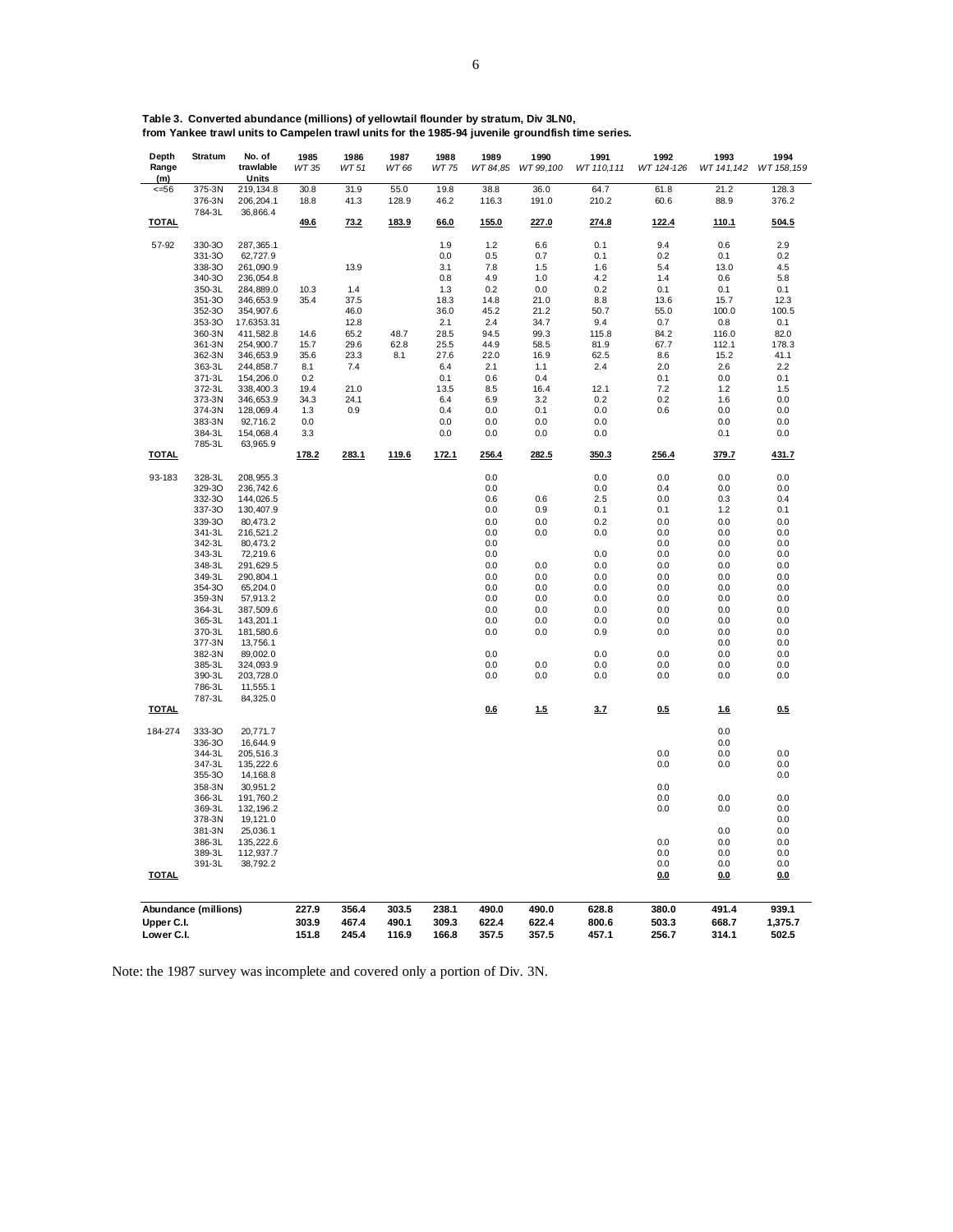|  |  |  |  |  | Table 4.  Converted biomass estimates ('000t) of yellowtail flounder by stratum, Div 3LN0, |  |
|--|--|--|--|--|--------------------------------------------------------------------------------------------|--|
|  |  |  |  |  |                                                                                            |  |

**from Yankee trawl units to Campelen trawl units for the 1985-94 juvenile groundfish time series.**

| Depth<br>Range<br>(m) | Stratum          | No. of<br>trawlable<br>Units | 1985<br>WT 35 | 1986<br>WT 51 | 1987<br>WT 66 | 1988<br>WT 75 | 1989<br>WT 84,85 | 1990<br>WT 99,100 | 1991         | 1992<br>WT 110,111 WT 124-126 | 1993<br>WT 141, 142 | 1994<br>WT 158, 159 |
|-----------------------|------------------|------------------------------|---------------|---------------|---------------|---------------|------------------|-------------------|--------------|-------------------------------|---------------------|---------------------|
| $= 56$                | 375-3N<br>376-3N | 219,134.8<br>206,204.1       | 14.0<br>6.1   | 15.5<br>19.1  | 5.8<br>7.4    | 3.2<br>4.9    | 12.0<br>20.3     | 9.9<br>26.2       | 19.5<br>20.3 | 22.8<br>7.4                   | 11.4<br>16.1        | 34.7<br>65.5        |
| <b>TOTAL</b>          | 784-3L           | 36,866.4                     | 20.1          | 34.6          | 13.3          | 8.1           | 32.3             | 36.0              | 39.9         | 30.2                          | 27.6                | 100.2               |
| 57-92                 | 330-30           | 287,365.1                    |               |               |               | 1.0           | 0.6              | 3.2               | 0.0          | 5.2                           | 0.2                 | 1.5                 |
|                       | 331-30           | 62,727.9                     |               |               |               | 0.0           | 0.3              | 0.4               | 0.1          | 0.1                           | 0.0                 | 0.1                 |
|                       | 338-30           | 261,090.9                    |               | 6.6           |               | 1.5           | 3.2              | 0.6               | 0.7          | 2.9                           | 5.7                 | 1.0                 |
|                       | 340-30           | 236,054.8                    |               |               |               | 0.4           | 2.2              | 0.5               | 1.7          | 0.5                           | 0.3                 | 2.6                 |
|                       | 350-3L           | 284,889.0                    | 4.5           | 0.6           |               | 0.6           | 0.1              | 0.0               | 0.1          | 0.0                           | 0.0                 | 0.0                 |
|                       | 351-3O           | 346,653.9                    | 13.6          | 14.1          |               | 6.1           | 6.3              | 9.4               | 4.0          | 5.9                           | 7.0                 | 5.2                 |
|                       | 352-30           | 354,907.6                    |               | 16.1          |               | 12.9          | 16.9             | 14.4              | 17.5         | 21.3                          | 34.0                | 35.1                |
|                       | 353-30           | 17.6353.31                   |               | 7.5           |               | 1.0           | 1.1              | 0.0               | 4.1          | 0.3                           | 0.4                 | 0.1                 |
|                       | 360-3N           | 411,582.8                    | 6.8           | 5.1           | 3.2           | 5.8           | 11.7             | 14.8              | 19.1         | 15.2                          | 22.6                | 15.8                |
|                       | 361-3N           | 254,900.7                    | 6.1           | 9.7           | 27.4          | 9.8           | 16.9             | 20.9              | 27.1         | 24.6                          | 41.8                | 65.6                |
|                       | 362-3N           | 346,653.9                    | 12.7          | 9.2           | 3.6           | 12.3          | 9.7              | $_{\rm 8.6}$      | 27.1         | 3.9                           | 7.2                 | 17.0                |
|                       | 363-3L           | 244,858.7                    | 3.2           | 3.4           |               | 3.0           | 1.1              | 0.5               | 1.2          | 1.0                           | 1.3                 | 1.1                 |
|                       | 371-3L           | 154,206.0                    | 0.2           |               |               | 0.1           | 0.4              | 0.2               |              | 0.1                           | 0.0                 | 0.1                 |
|                       | 372-3L           | 338,400.3                    | 8.2           | 10.0          |               | 7.1           | 4.2              | 8.4               | 5.7          | 1.9                           | 0.6                 | 0.8                 |
|                       | 373-3N           | 346,653.9                    | 16.1          | 10.6          |               | 3.4           | 3.3              | 1.9               | 0.2          | 0.1                           | 0.8                 | 1.2                 |
|                       | 374-3N           | 128,069.4                    | 0.6           | 0.5           |               | 0.3           | $0.0\,$          | 0.0               | 0.0          | 0.3                           | 0.0                 | 0.0                 |
|                       | 383-3N           | 92,716.2                     | 0.0           |               |               | 0.0           | 0.0              | 0.0               | 0.0          | 0.0                           | 0.0                 | 0.0                 |
|                       | 384-3L<br>785-3L | 154,068.4<br>63,965.9        | 2.2           |               |               |               | 0.0              | 0.0               | 0.0          | 0.0                           | 0.0                 | 0.0                 |
| <b>TOTAL</b>          |                  |                              | 74.0          | 93.4          | 34.2          | 65.3          | 78.1             | 83.8              | 108.7        | 83.2                          | 122.1               | 146.9               |
| 93-183                | 328-3L           | 208,955.3                    |               |               |               |               | 0.0              |                   | 0.0          | 0.0                           | 0.0                 | 0.0                 |
|                       | 329-30           | 236,742.6                    |               |               |               |               | 0.0              |                   | 0.0          | 0.1                           | 0.0                 | 0.0                 |
|                       | 332-30           | 144,026.5                    |               |               |               |               | 0.3              | 0.2               | 1.1          | 0.0                           | 0.1                 | 0.2                 |
|                       | 337-30           | 130,407.9                    |               |               |               |               | 0.0              | 0.2               | 0.0          | 0.0                           | 0.5                 | 0.0                 |
|                       | 339-30           | 80,473.2                     |               |               |               |               | 0.0              | 0.0               | 0.1          | 0.0                           | 0.0                 | 0.0                 |
|                       | 341-3L           | 216,521.2                    |               |               |               |               | 0.0              | 0.0               | 0.0          | 0.0                           | 0.0                 | 0.0                 |
|                       | 342-3L           | 80,473.2                     |               |               |               |               | 0.0              |                   |              | 0.0                           | 0.0                 | 0.0                 |
|                       | 343-3L           | 72,219.6                     |               |               |               |               | 0.0              |                   | 0.0          | 0.0                           | 0.0                 | 0.0                 |
|                       | 348-3L           | 291,629.5                    |               |               |               |               | 0.0              | 0.0               | 0.0          | 0.0                           | 0.0                 | 0.0                 |
|                       | 349-3L           | 290,804.1                    |               |               |               |               | 0.0              | 0.0               | 0.0          | 0.0                           | 0.0                 | 0.0                 |
|                       | 354-30           | 65,204.0                     |               |               |               |               | 0.0              | 0.0               | 0.0          | 0.0                           | 0.0                 | 0.0                 |
|                       | 359-3N           | 57,913.2                     |               |               |               |               | 0.0              | 0.0               | 0.0          | 0.0                           | 0.0                 | 0.0                 |
|                       | 364-3L           | 387,509.6                    |               |               |               |               | 0.0              | 0.0               | 0.0          | 0.0                           | 0.0                 | 0.0                 |
|                       | 365-3L           | 143,201.1                    |               |               |               |               | 0.0              | 0.0               | 0.0          | 0.0                           | 0.0                 | 0.0                 |
|                       | 370-3L           | 181,580.6                    |               |               |               |               | 0.0              | 0.0               | 0.0          | 0.0                           | 0.0                 | 0.0                 |
|                       | 377-3N           | 13,756.1                     |               |               |               |               |                  |                   |              |                               | 0.0                 | 0.0                 |
|                       | 382-3N           | 89,002.0                     |               |               |               |               | 0.0              | 0.0               | 0.0          | 0.0                           | 0.0                 | 0.0                 |
|                       | 385-3L           | 324,093.9                    |               |               |               |               | 0.0              | 0.0               | 0.0          | 0.0                           | 0.0                 | 0.0                 |
|                       | 390-3L           | 203,728.0                    |               |               |               |               | 0.0              | 0.0               | 0.0          | 0.0                           | 0.0                 | 0.0                 |
|                       | 786-3L           | 11,555.1                     |               |               |               |               |                  |                   |              |                               |                     |                     |
|                       | 787-3L           | 84,325.0                     |               |               |               |               |                  |                   |              |                               |                     |                     |
| <b>TOTAL</b>          |                  |                              |               |               |               |               | 0.3              | 0.4               | 1.3          | 0.2                           | 0.6                 | 0.2                 |
| 184-274               | 333-30           | 20,771.7                     |               |               |               |               |                  |                   |              |                               | 0.0                 |                     |
|                       | 336-30           | 16,644.9                     |               |               |               |               |                  |                   |              |                               | 0.0                 |                     |
|                       | 344-3L           | 205,516.3                    |               |               |               |               |                  |                   |              | 0.0                           | 0.0                 | 0.0                 |
|                       | 347-3L           | 135,222.6                    |               |               |               |               |                  |                   |              | 0.0                           | 0.0                 | 0.0                 |
|                       | 355-30           | 14,168.8                     |               |               |               |               |                  |                   |              |                               |                     | 0.0                 |
|                       | 358-3N           | 30,951.2                     |               |               |               |               |                  |                   |              | 0.0                           |                     |                     |
|                       | 366-3L           | 191,760.2                    |               |               |               |               |                  |                   |              | 0.0                           | 0.0                 | 0.0                 |
|                       | 369-3L           | 132,196.2                    |               |               |               |               |                  |                   |              | 0.0                           | 0.0                 | 0.0                 |
|                       | 378-3N           | 19,121.0                     |               |               |               |               |                  |                   |              |                               |                     | 0.0                 |
|                       | 381-3N           | 25,036.1                     |               |               |               |               |                  |                   |              |                               | 0.0                 | 0.0                 |
|                       | 386-3L           | 135,222.6                    |               |               |               |               |                  |                   |              | 0.0                           | 0.0                 | 0.0                 |
|                       | 389-3L           | 112,937.7                    |               |               |               |               |                  |                   |              | 0.0                           | 0.0                 | 0.0                 |
|                       | 391-3L           | 38,792.2                     |               |               |               |               |                  |                   |              | 0.0                           | 0.0                 | 0.0                 |
| <b>TOTAL</b>          |                  |                              |               |               |               |               |                  |                   |              | <u>0.0</u>                    | <u>0.0</u>          | 0.0                 |
| Biomass ('000t)       |                  |                              | 94.1          | 128.0         | 47.4          | 73.7          | 110.7            | 120.2             | 149.8        | 113.7                         | 150.3               | 247.3               |
| Upper C.I.            |                  |                              | 124.3         | 178.3         | 67.0          | 92.5          | 134.5            | 146.6             | 182.6        | 142.8                         | 187.8               | 331.1               |
|                       |                  |                              |               |               | 27.9          |               |                  |                   | 117.1        |                               |                     |                     |
| Lower C.I.            |                  |                              | 64.0          | 77.7          |               | 54.9          | 86.8             | 93.8              |              | 84.6                          | 112.7               | 163.5               |

Note: the 1987 survey was incomplete and covered only a portion of Div. 3N.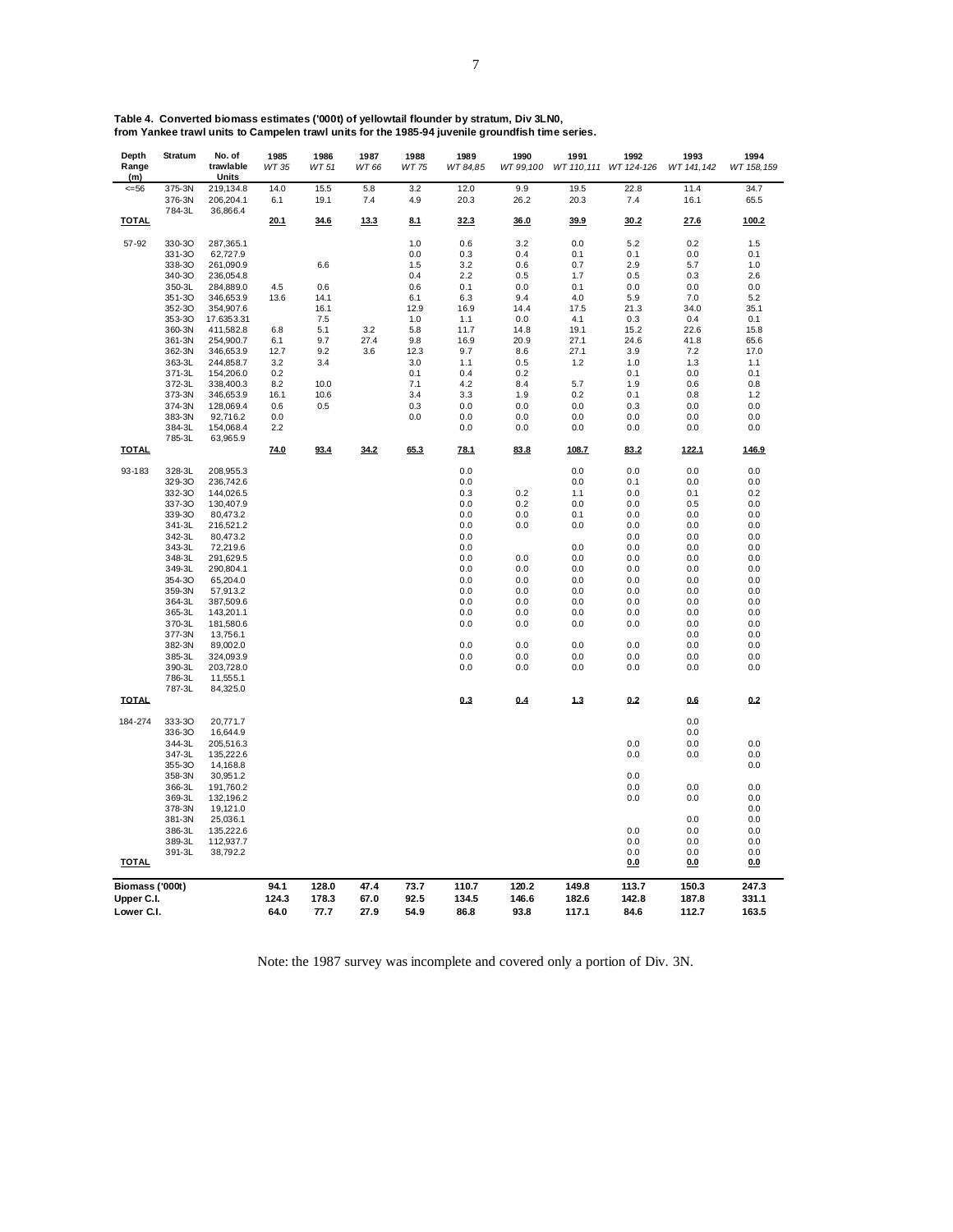| <b>YEAR</b> | BIOMASS (000t) |           | <b>YEAR</b> | Abundance (millions) |           |  |
|-------------|----------------|-----------|-------------|----------------------|-----------|--|
|             | Unconverted    | Converted |             | Unconverted          | Converted |  |
|             |                |           |             |                      |           |  |
| 1985        | 118.2          | 94.1      | 1985        | 286.4                | 227.9     |  |
| 1986        | 155.5          | 128.0     | 1986        | 448.1                | 356.4     |  |
| 1987        | 59.6           | 47.4      | 1987        | 381.1                | 303.5     |  |
| 1988        | 98.5           | 73.7      | 1988        | 299.0                | 238.1     |  |
| 1989        | 138.9          | 110.7     | 1989        | 516.9                | 412.0     |  |
| 1990        | 150.9          | 120.2     | 1990        | 616.6                | 490.0     |  |
| 1991        | 188.2          | 149.8     | 1991        | 785.1                | 628.8     |  |
| 1992        | 157.5          | 113.7     | 1992        | 476.5                | 380.0     |  |
| 1993        | 188.6          | 150.3     | 1993        | 616.8                | 491.4     |  |
| 1994        | 300.6          | 247.3     | 1994        | 1115.2               | 939.1     |  |

**Table 5 Comparison of the unconverted & converted Yankee trawl abundance and biomass estimates of yellowtail flounder from annual fall juvenile groundfish surveys in Div. 3LNO. Converted series are in Campelen trawl units, 1985-1994.**

**Note 1987 survey covered a limited portion of Div. 3N with no survey in Div. 3L and 3O**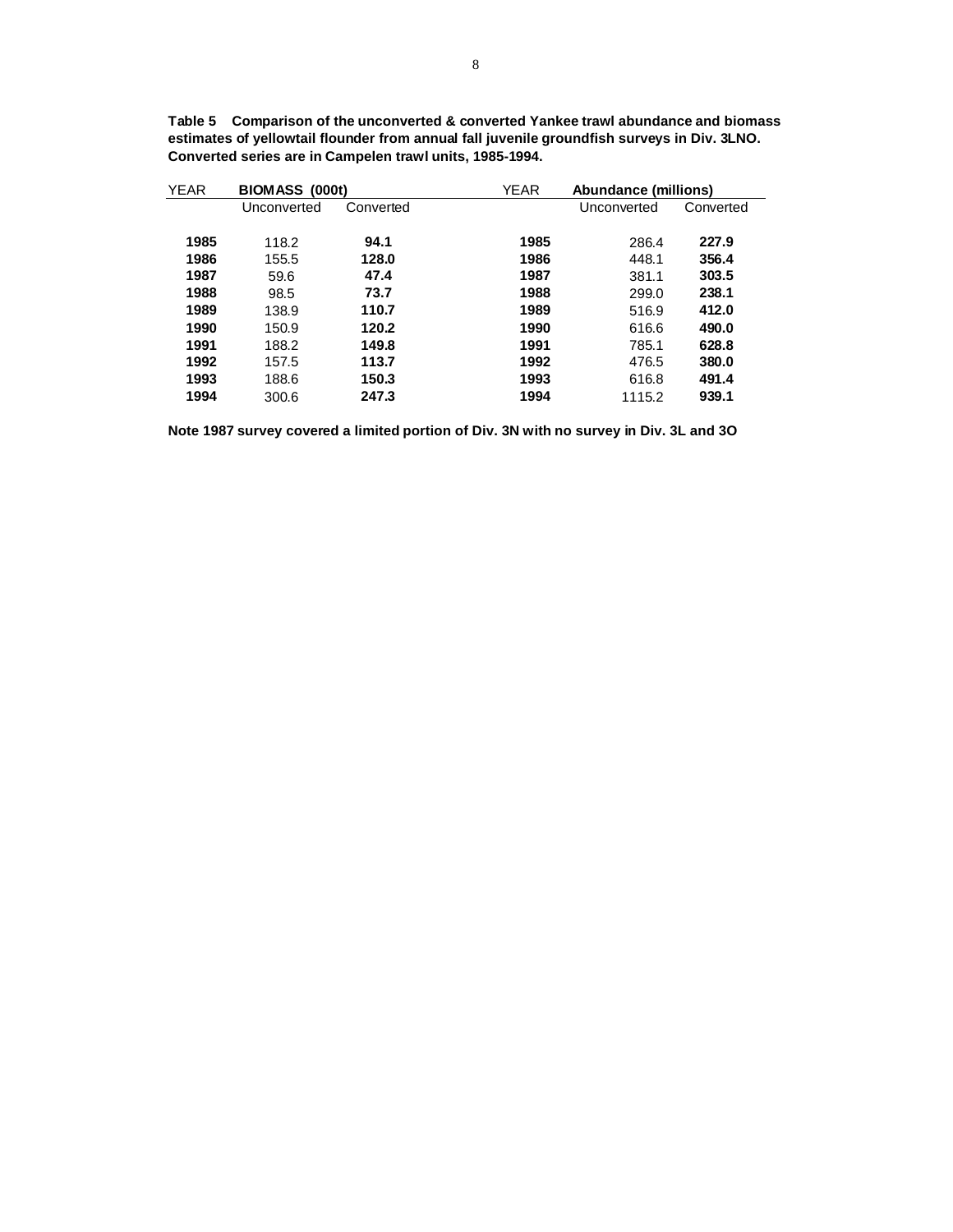

Fig 1. Stratification chart of the Grand Bank for the 1985-1994 juvenile groundfish surveys and the 1995-2004 Campelen groundfish surveys.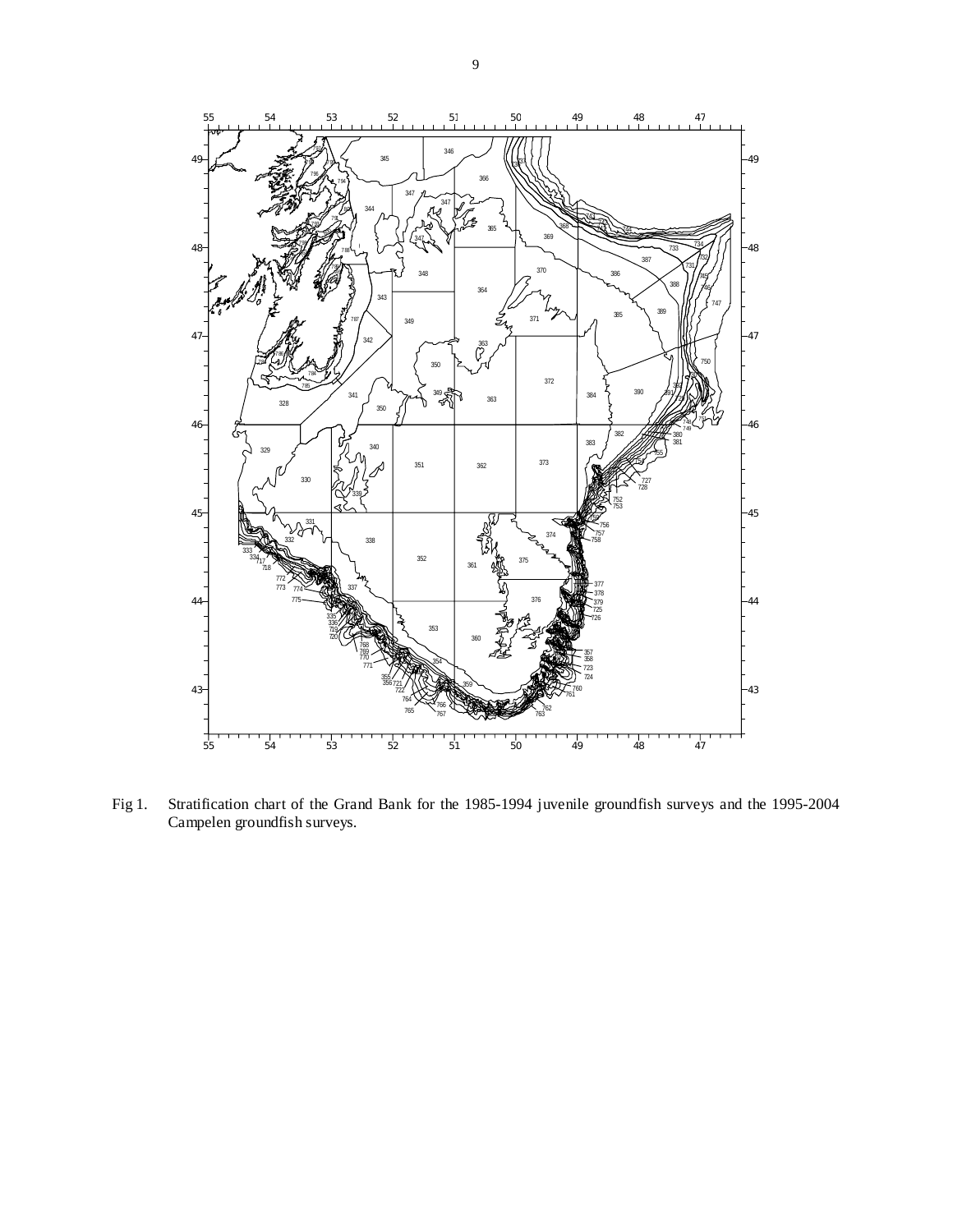



Fig 2. Length frequency of yellowtail flounder from the 1996 comparative fishing between the Yankee and Campelen shrimp trawls. Top Panel: Numbers caught in 13 paired tows with Campelen and Yankee trawls and the numbers-at-length of the Yankee catches adjusted for differences in swept area (0.58). Bottom Panel: Ratio of numbers-at-length of the Campelen and adjusted Yankee.